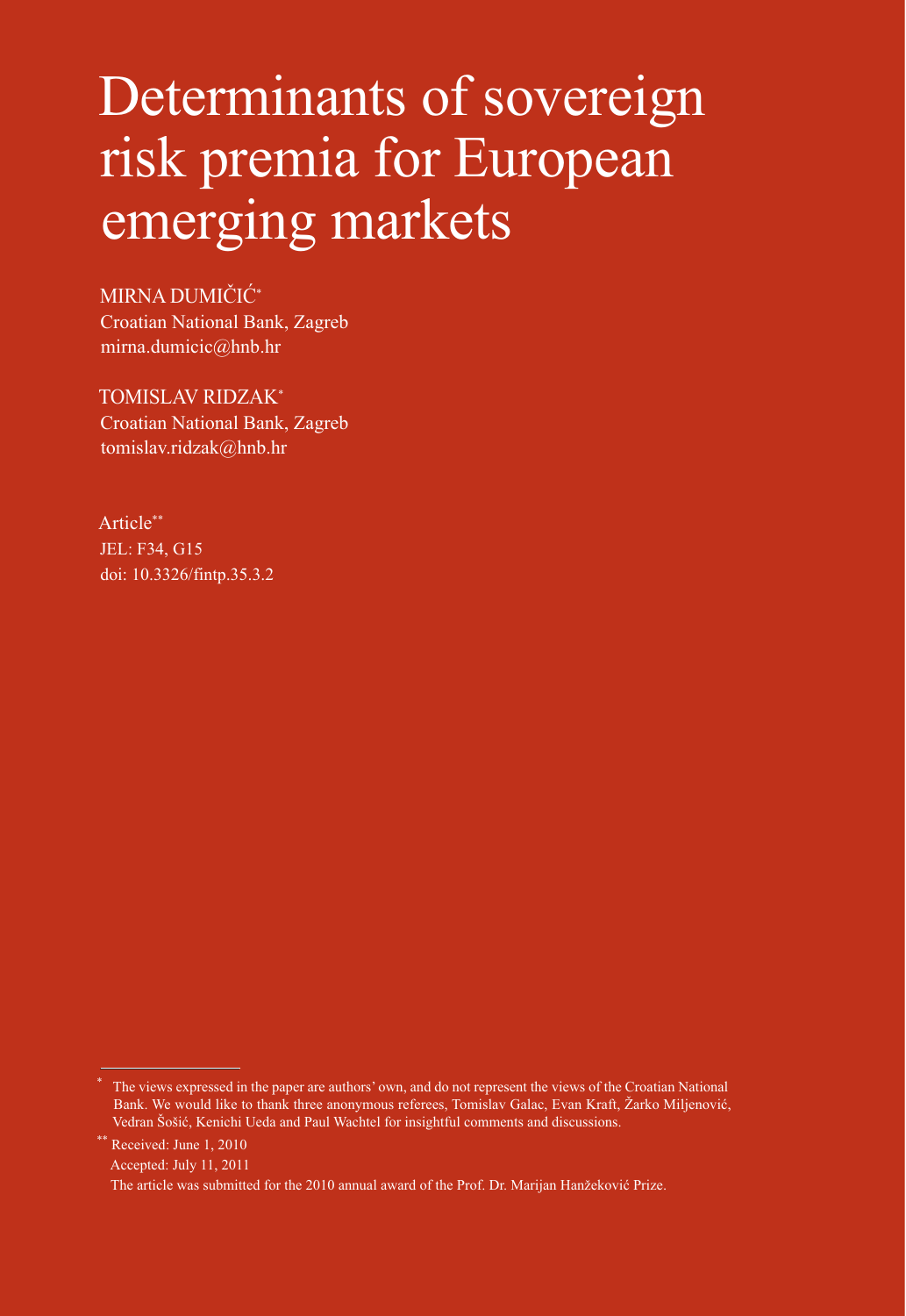### 278 **Abstract**

*This paper analyses the determinants of the changes in sovereign bond spreads in emerging European markets before and during the recent global financial crisis. In particular, these determinants are associated with changes in market sentiment and in domestic macroeconomic fundamentals. The model was estimated on panel data for eight central and eastern European countries between Q1:2000 and Q2:2010, using least squares and controlling for serial correlation. The results show that the dynamics of spreads can be explained by both market sentiment indicators and macroeconomic fundamentals. In particular, the external imbalances did not exert any discernible effect on spreads prior to the crisis, but became increasingly significant as the crisis broke out.* 

*Keywords: sovereign bond spreads, emerging markets, central and eastern Europe, global fi nancial crisis, market sentiment, macroeconomic fundamentals*

#### **1 INTRODUCTION**

Funding costs for all Central and Eastern European countries (CEECs) generally trended downward during most of the past decade.<sup>1</sup> After a major deterioration of the global economy following the turbulence in the US sub-prime mortgage market and especially in the aftermath of the Lehman Brothers collapse, investors' risk aversion increased significantly, raising funding costs for CEECs. In addition, as investors started to differentiate among countries on the basis of perceived riskiness, the cost of financing for some countries in the region increased significantly, while for others the increase was much less pronounced.

From the economic policy perspective, it is important to identify and understand the driving forces of the sovereign spread dynamics, and to be aware of the relative contribution of the factors that can be influenced by economic policy tools, as well of those that cannot be affected by domestic policies. This paper tests to what extent the recent sharp widening of sovereign bond spreads could be attributed to changes in market sentiment or by domestic fundamentals, and also to external imbalances. Our model was estimated on panel data by using ordinary least squares and including fi xed effects. The results suggest that the spread dynamics prior to the crisis can be explained only by market sentiment indicators and macroeconomic fundamentals. The external imbalances did not exert any discernible effect on the spreads prior to the crisis, but became increasingly important after the crisis broke out.

The rest of the paper is organized as follows. Section two provides a summary of the relevant literature discussing the determinants of sovereign bond spreads. Sections three and four describe some stylized facts about recent movements in sovereign bond spreads of CEECs, and describe the data used in the analysis and the potential impact of each variable on the spreads. This is followed by a description

FINANCIAL THEORY AND PRACTICE 35 (3) 277-299 (2011) 35 (3) 277-299 (2011) PRACTICE FINANCIAL THEORY

<sup>&</sup>lt;sup>1</sup> Bulgaria, Croatia, the Czech Republic, Hungary, Lithuania, Poland, Romania and Slovakia.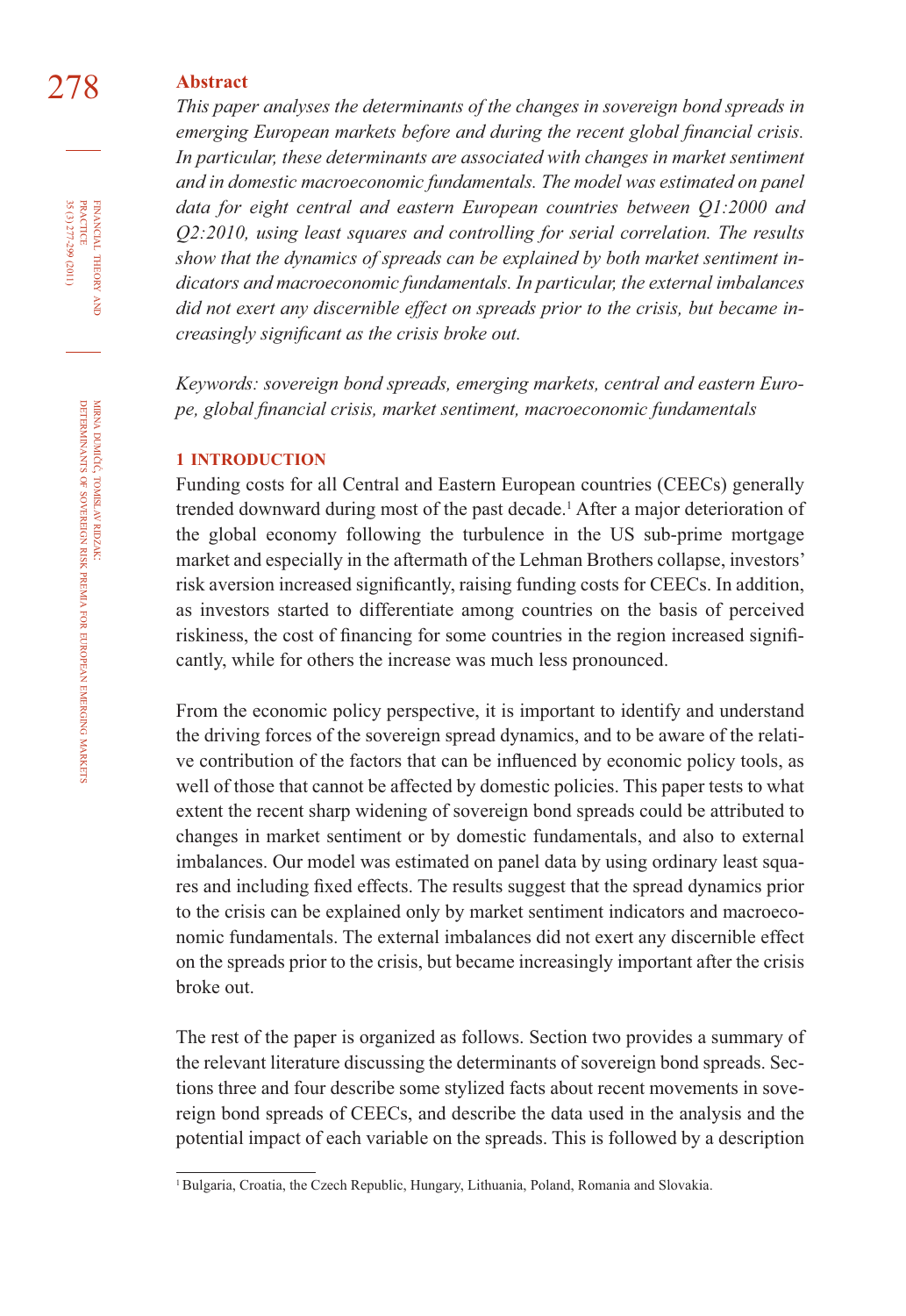#### **2 LITERATURE REVIEW**

The interest in the determinants of the cost of financing is not new. It is common for this topic to become especially interesting in periods of turmoil in financial markets and the real economy. In order to explain the behaviour of spreads, various authors have analyzed different macroeconomic fundamentals; government finance indicators; external liquidity indicators; political, social and legal factors; and financial market variables. What is more, some authors have used credit ratings as a proxy for all available country fundamentals (e.g. Hartelius et al., 2008).

One of the first authors to deal with this topic was Edwards (1983), who analyzed the relationship between foreign debt and country default risk. He showed that lenders took into account some of the risk characteristics of the borrowers, but also emphasized that markets were not successful in pricing risk for countries that eventually ended up with serious debt servicing difficulties.

Using data of about one thousand bonds issued by developing countries, Eichengreen and Mody (1998) tried to investigate how much of the spread variation could be explained by fundamental factors in comparison to the influence of the general market sentiment. According to their results, economic fundamentals did not seem to be the main driving force of spread movements over time, suggesting they were highly influenced by market sentiment. A similar conclusion was presented by Ebner (2009), who gave an overview of the development of euro-denominated sovereign bonds in the CEE region, and showed that higher market volatility is the most important factor influencing spreads.

A somewhat different result was reached by Ferrucci (2003), who investigated the determinants of emerging market bond spreads in secondary markets, and tried to discover how far the changes in spreads could be explained by changes in fundamentals. Using a panel of EMBI data and macroeconomic variables and the pooled mean group technique, he found that the spreads were highly influenced by the fundamentals, but that non-fundamental factors, especially market sentiment, could not be neglected.

In recent years, several papers have analysed the determinants of bond spreads for Central and Eastern European countries in the context of EU accession. Luengnaruemitchai and Schadler (2007) pointed out that EU accession might have a positive impact on spreads, an effect known as the "EU halo". They did not model this effect explicitly, but concluded that it was the result of policy anchors brought by the EU accession process.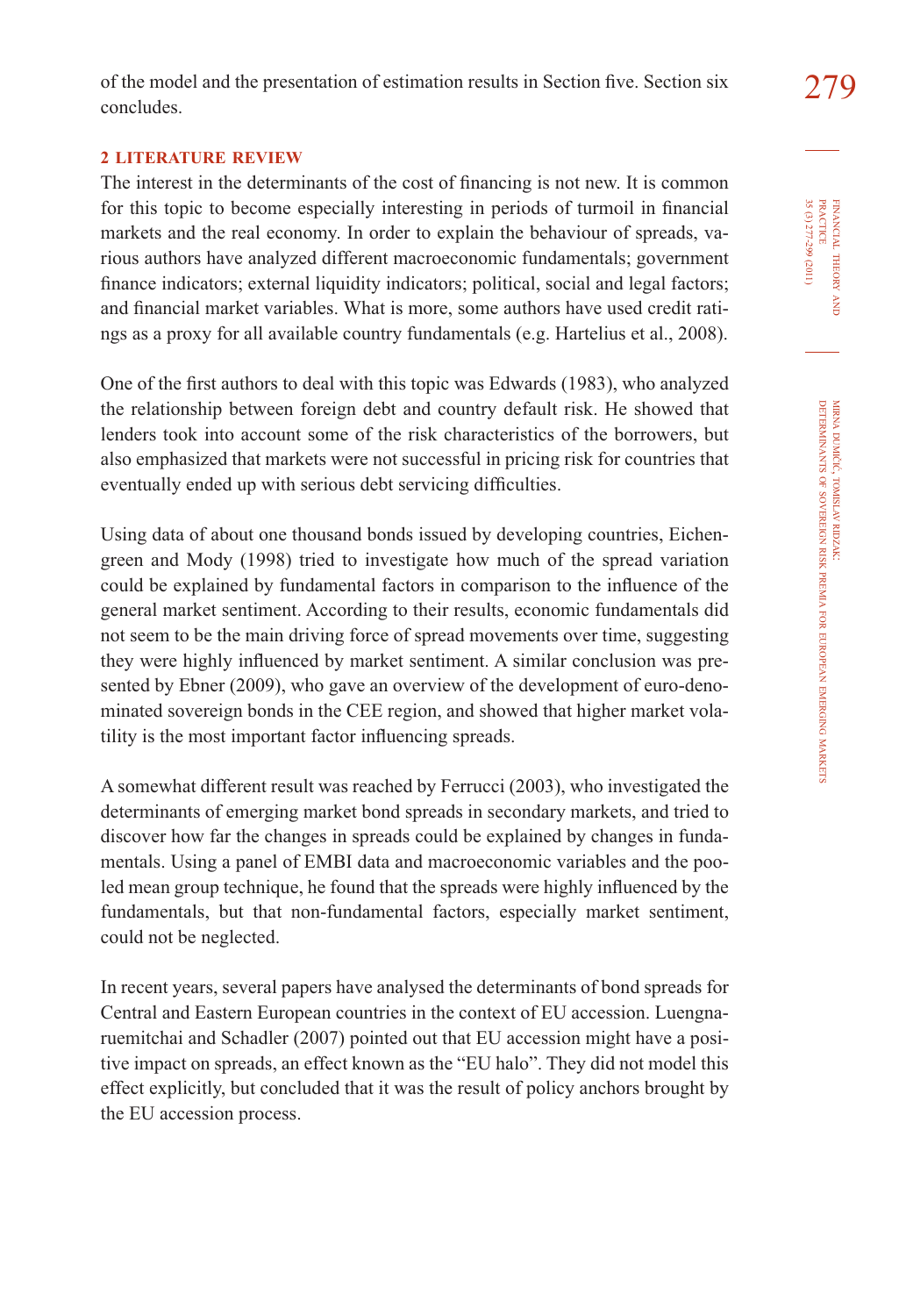$280$  Nickel et al. (2009) focused their analysis on the impact of fiscal variables on bond spreads. They used forecasted values of macroeconomic variables to capture market expectations, and showed that the fiscal deficit had a significant influence on bond spreads. However, in country-specific regressions they found that this link was not pronounced, as it could be confirmed in only two out of five emerging market countries.

> Alexopoulou et al. (2009) used a dynamic panel error correction model to analyze the role of fundamentals in the determination of government bond spreads for eight new EU member states. They concluded that external imbalance, fiscal balance, the exchange rate, inflation, the degree of trade openness and short-term interest rate spreads influenced the cost of funding in the long run. They divided countries in two sub-groups and emphasized the importance of fiscal fundamentals for countries with high external imbalances.

> As movements of spreads on different emerging market bonds usually have similar patterns, it could be concluded that they were to a large extent determined by one or more common factors. McGuire and Schrijvers (2003) used principal component analysis to identify these factors, and found that a single common factor explained approximately 80% of the common variation. This factor is interpreted as investors' risk aversion. There was also evidence of a second common factor appearing in recent years, but the authors do not link it to any fundamental explanation.

> A similar approach was used by Sløk and Kennedy (2004), who differentiated between two main factors in explaining the changes in spreads: the perception of borrowers' economic conditions; and the general economic conditions characterized by low global interest rates, which encouraged investors to go for a "yield hunt", causing a sharp decrease of risk premia. One of their conclusions was that the role of general economic fundamentals, combined with the high global liquidity, had greater influence on the lowering of spreads than the country-specific factors. Similar conclusions were also reached by Ciarlone et al. (2007), who showed that the emerging market spreads decreased more than they should have solely on the basis of improved fundamentals. This made many countries vulnerable to sudden changes in financial market conditions.

> The empirical part of our paper is similar to the research done by Özatay et al. (2009), who used daily data and investigated the impact of US macroeconomic news and macroeconomic indicators on spread movements in 18 emerging market countries (only three of them were from Europe). They used ordinary least squares panel data estimation, but also expanded the analysis by the common correlated effects method. Their main conclusion was that the spreads were mainly determined by global financial conditions in the long run. Positive domestic macroeconomic indicators contributed to the lower risk premia by decreasing the probability of default.

FINANCIAL

35 (3) 277-299 (2011)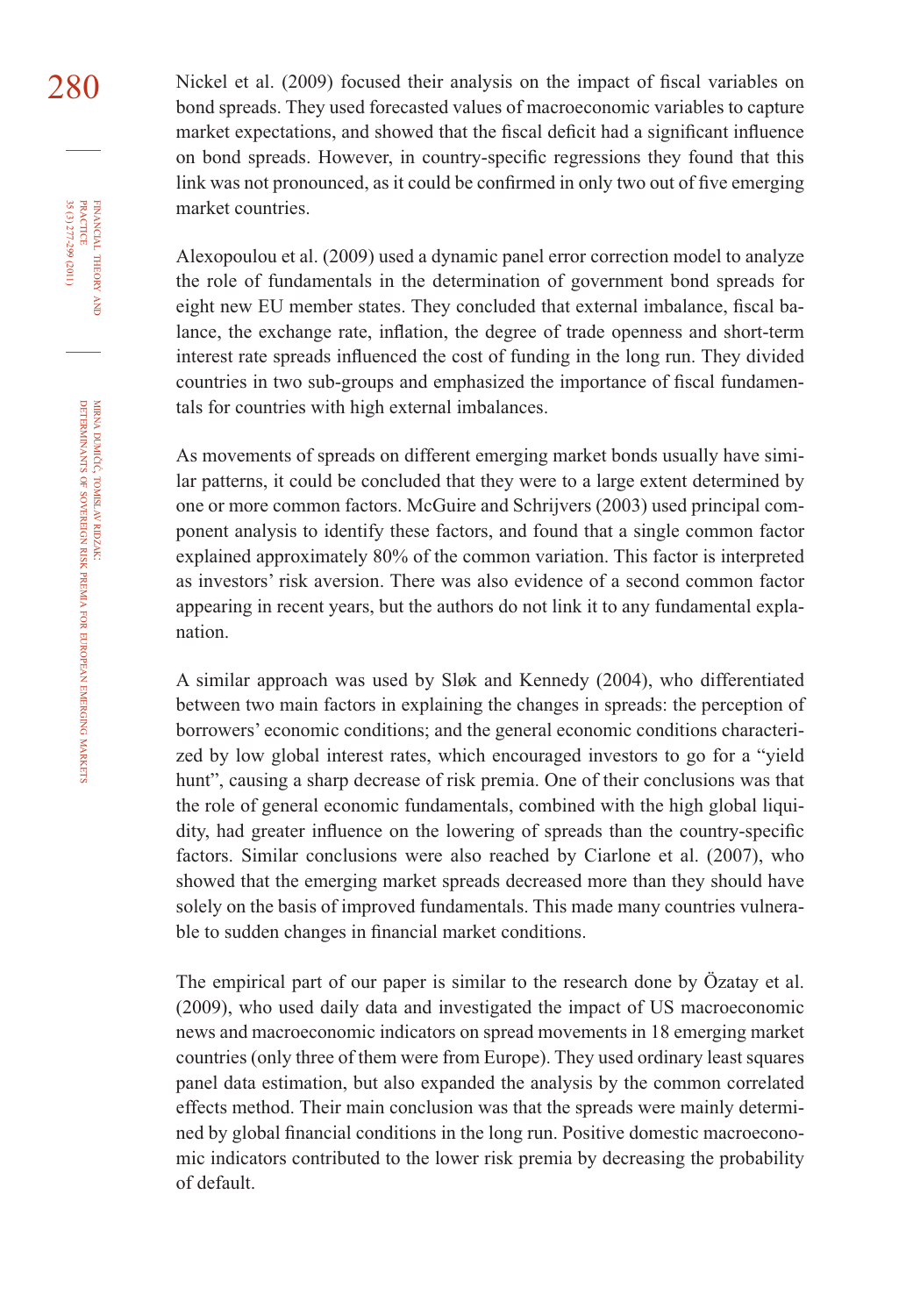In summary, various authors have identified market sentiment and macroecono- $281$ mic fundamentals as the main determinants of spread movements. In addition, research on the new EU member states stressed the positive impact of the EU accession process.

#### **3 STYLIZED FACTS AND DATA**

The spread on a bond represents investors' perceptions of the issuers' risk of default relative to some benchmark risk-free bond, taking into account the issuer's past, current and future expected economic performance. In addition to affecting the cost of government debt, the spread is also an important reference for all private sector loans, mostly because private issuers face the same macroeconomic risk as the sovereign. The spread is also used in cross-country studies as a measure of country risk premium (see Damodaran, 2010).

As shown in figure 1, the cost of foreign currency borrowing in international markets declined steadily for emerging market countries until the third quarter of 2008. Measures of market sentiment such as VDAX (defined below) indicated that global investors saw the overall financial market risks as sharply reduced. These trends were reversed in the second half of 2007 with the emergence of problems in the US sub-prime mortgage market. The escalation of the crisis after the collapse of Lehman Brothers in September 2008 led to a flight to quality and a drastic rise in yields on emerging market Eurobonds.

#### **FIGURE 1**

> Q3/00 Q1/01

Q1/02 Q3/02 Q1/03

**Basis** points

Basis points

Basis points



*Spreads on emerging market sovereign bonds and financial market volatility<sup>1</sup>* 



Q1/05 Q3/05 Q1/06 Q3/06 Q1/07 Q3/07 Q1/08 Q3/08 Q1/09 Q3/09 Q1/10 Q3/10

*1 Spreads are measured by JP Morgan's Emerging Market Bond Index (EMBI); volatility by Deutsche Börse Volatility Index (VDAX). Sources: JP Morgan; Bloomberg.*

35 (3) 277-299 (2011) **PRACTICE** PRACTICE FINANCIAL 35 (3) 277-299 (2011) FINANCIAL THEORY THEORY AND

0

10

 $20$ 

30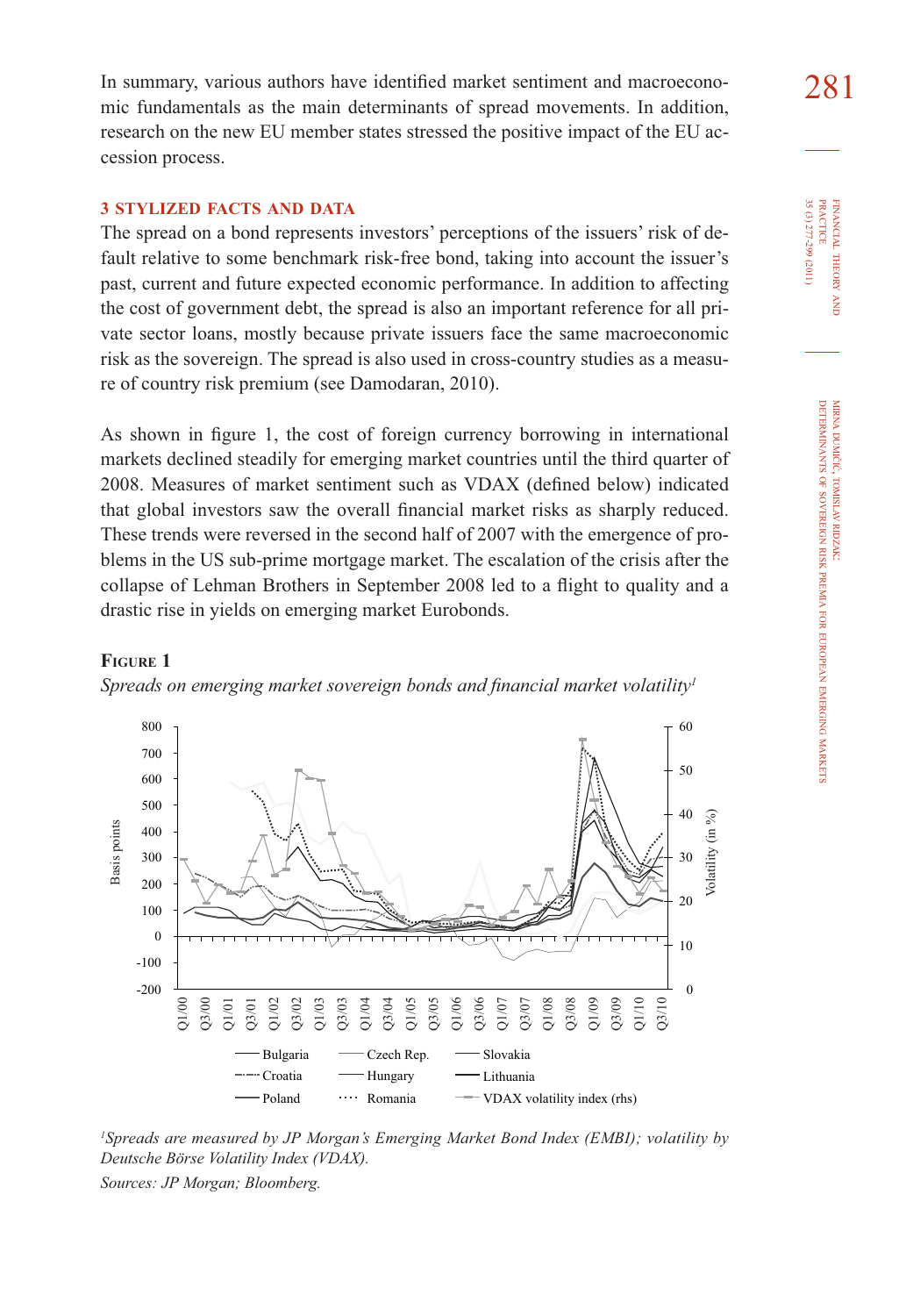282 After the drastic deterioration in market conditions, investors' behaviour changed, the compression of spreads was quickly reversed, and major differences in spreads emerged among CEE countries. This region is of particular interest in this context because it went through a period of rapid growth and increasing economic and financial integration into the EU before the crisis. In some countries, this process resulted in the build-up of significant external imbalances, which were mostly perceived by financial markets as part of the convergence process, and at the time did not result in higher yields. This took place against the backdrop of relatively benign international financial conditions and abundant liquidity on the global level. However, these external conditions deteriorated dramatically as the crisis broke out.

> Our panel consists of data for eight CEECs for the period between the first quarter of 2000 and the second quarter of 2010. Countries in our sample are: Bulgaria, Croatia, the Czech Republic, Hungary, Lithuania, Poland, Romania and Slovakia. The data panel is not balanced because of the data availability problems.

> As indicators of yield spreads for the observed countries, for six countries from the sample we used the JP Morgan Euro EMBI Global indices, which represent an average spread on long-term bonds not issued in local currency. These indices are considered to be reliable indicators of yield movements and total returns for emerging market bonds. To ensure their representative quality and mutual comparability, the EMBI indices include only euro-denominated, straight fixed-coupon bonds issued by sovereign and quasi-sovereign entities with a remaining maturity of over 2.5 years. In order to assure that prices of the instruments included are reliable, JP Morgan requires that brokers and dealers in the secondary market regularly quote them.

> For the Czech Republic and Slovakia, the EMBI index was not available; the series for the Czech Republic start only from 2Q:2004 and end in Q4:2008, and for Slovakia there is no EMBI index. For these two countries, we calculated interest rate spreads on long-term government bonds used for the Maastricht interest rate criterion versus German government bonds of comparable maturity. It should be noted that these bond yield series are based on local currency bonds. This could pose problems when they are compared with EMBI spreads for other countries, as the latter are calculated for bonds denominated in foreign currency. In order to ensure that exchange rate risk was not neglected in the case of the Czech and Slovakian bonds, we checked the 12-month forward premium for the Czech koruna and Slovak koruna versus the euro. As the appendix figure A1 shows, except at the beginning of the sample, when the foreign exchange market was pricing depreciation for the Czech koruna (around 1 per cent) and Slovak koruna (around 2 per cent), the premium remained in a narrow range around zero. Although this shows that the exchange rate risk would not be neglected by using the spreads on local currency bonds, we added the forward premium to the spreads to take account of the few instances when the exchange rate risk was present. This way we created

FINANCIAL

35 (3) 277-299 (2011)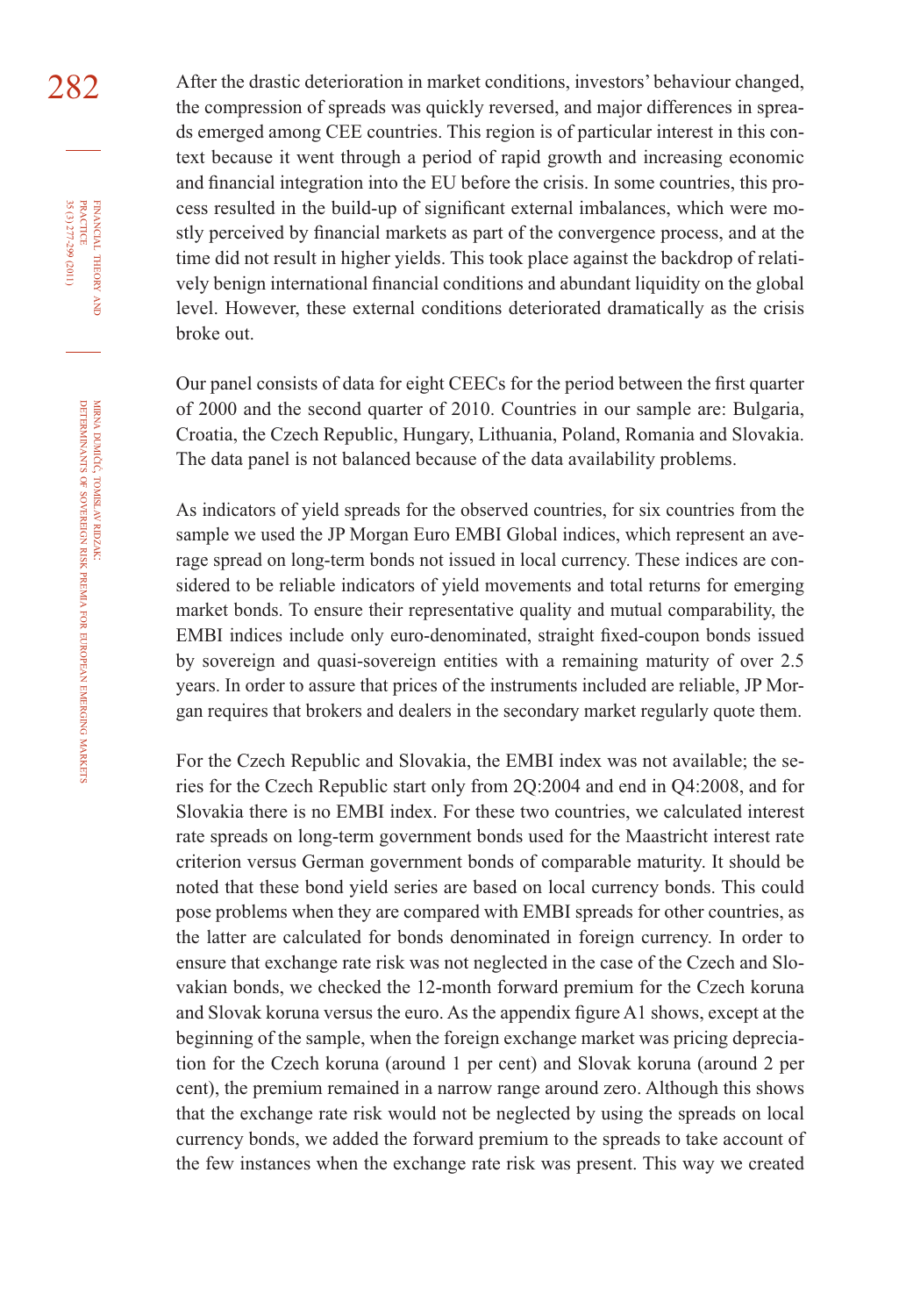synthetic bonds denominated in foreign currency: investors would buy domestic  $283$ bonds and insure against the exchange rate risk with a forward FX contract. In markets where arbitrage works, this synthetic bond would give the same rate of return as the equivalent bond denominated in foreign currency.

The yield on an emerging market government bond is equal to the yield on a benchmark risk-free bond such as the German or the US Treasury bond, plus the country risk premium. The risk premium is in turn determined by the probability of a country's default and the expected rate of recovery of the face value of the bond. The size of these two spread components depends on the economic performance of the country and the enforceability of international contracts.

#### **4 CHANNELS OF IMPACT**

As figure 1 shows, changes in risk premia are too volatile to be explained by the above-mentioned factors alone. The premium also depends on investor sentiment, which might lead to an underestimation of risk in periods of financial market upturn, and an overestimation in periods of downturn. This is the reason why researchers regularly include some measure of market sentiment in studies of the determinants of bond spreads. In this paper, we divide the explanatory variables into four groups: macroeconomic indicators; sovereign and external solvency indicators; the EU convergence dummy; and measures of global financial monetary sentiment. 2

#### **4.1 MACROECONOMIC INDICATORS**

The first group of variables relates to macroeconomic indicators, which strongly affect investors' perceptions of a country's creditworthiness. The variables we use are real GDP growth rate and inflation rate. GDP growth is the key measure of overall macroeconomic performance, and is positively correlated with tax revenues, which are ultimately used to repay the debt (Cantor and Packer, 1996; Ferrucci, 2003). The rate of inflation is another key measure of macroeconomic performance. A higher rate of inflation normally widens government bond spreads because it reduces the real value of government debt.

Another macroeconomic variable of interest to investors is the real exchange rate. According to Ebner (2009), a stronger domestic currency makes it easier to repay external debt and therefore increases investors' confidence in the country, narrowing the spreads. By analogy, a weaker domestic currency makes it more difficult to repay external debt and therefore widens the bond spreads.

#### **4.2 SOVEREIGN RISK AND EXTERNAL SOLVENCY VARIABLES**

The indicators of sovereign risk and external solvency that we consider include general government debt, external debt, short-term external debt, international reserves and the current account balance, all expressed as a percentage of GDP.

FINANCIAL THEORY FINANCIAL THEORY AND<br>PRACTICE<br>35 (3) 277-299 (2011) 35 (3) 277-299 (2011) PRACTICE

<sup>2</sup> See appendix 1 for details.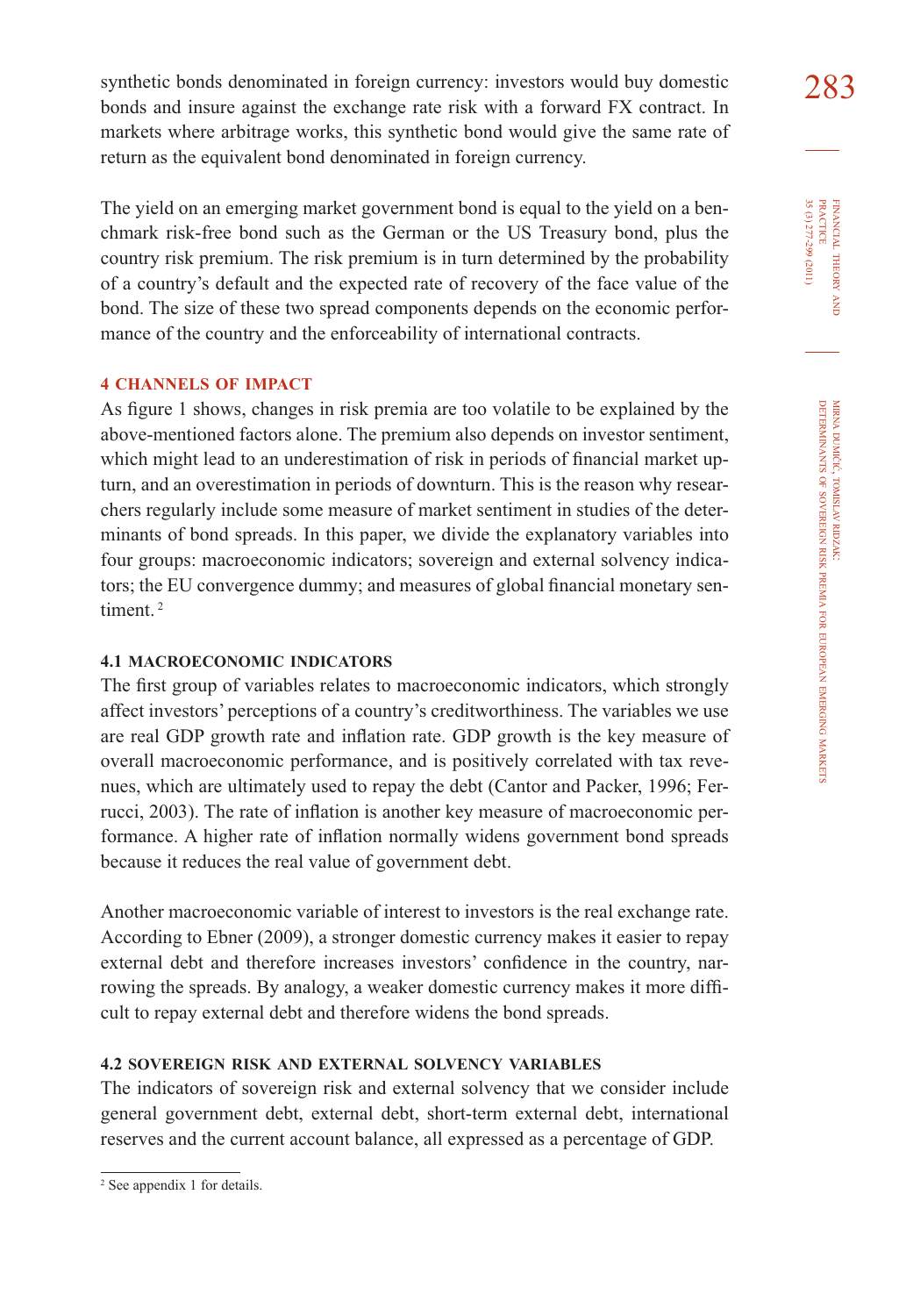284 When investing in government bonds, investors are interested in the risk-return profile of bonds, which depends on the government's ability and willingness to repay the debt at maturity. Investing in government bonds is thus similar to investing in corporate bonds, with the difference that it is very difficult or sometimes impossible to force governments into receivership. This is why investors look with great caution at macroeconomic fundamentals. Lower growth and higher fiscal deficit increase the risk of bond default, and investors consequently require higher returns to hold such bonds. If a government issues too much debt, it has a greater incentive – or could be forced – to default if investors refuse to roll over the maturing debt. Hence, higher government debt increases the risk of default and the cost of debt.

> External sustainability involves additional considerations. As well as the tax revenues and the level of government debt, a country's ability to issue bonds in foreign currency has an important role in the determination of bond spreads. Slowdowns and sudden stops in capital inflows or outflows of foreign capital increase the probability of a financial crisis. This could manifest itself in prohibitively high borrowing costs on the international market, especially for countries that have depended on foreign funding for longer periods (see e.g. Ozkan and Unsal, 2010). Therefore countries with large current account deficits and external debt, or high short-term external debt are, *ceteris paribus*, more vulnerable to external shocks than those with moderate external positions. By contrast, higher international reserves increase a country's capacity to service its debts.

> Sustainability of government and external debt depends on the GDP growth rate through a simple accounting identity: if interest payments on debt as a share of GDP become greater than the growth rate of nominal GDP, the level of debt has to increase (Obstfeld and Rogoff, 1996, pp. 63-66). This is not possible in the long run, as it would imply that a country can increase its indebtedness without limit. Therefore we expect a negative and significant relationship between GDP growth and sovereign bond spreads. Similarly, we expect a positive relationship between the level of public debt and external vulnerability indicators on the one hand and bond spreads on the other.

#### **4.3 EU/EUROZONE CONVERGENCE PROCESS**

The third factor we used as a potential explanation of spread movements is an indicator of EU and eurozone convergence. Countries in our sample have either finished their EU accession process or are on the way to the EU or EMU. Therefore it makes sense to consider how this process may have influenced market perceptions of country risk. Accession to the EU and the eurozone implies, among other things, that investor protection and the rule of law are considered to be at a very high level. Although eurozone membership proved insufficient to discipline member states, as seen from the example of Greece, or shelter them from negative market sentiment (except maybe in the early days of the monetary union), for the

FINANCIAL

35 (3) 277-299 (2011)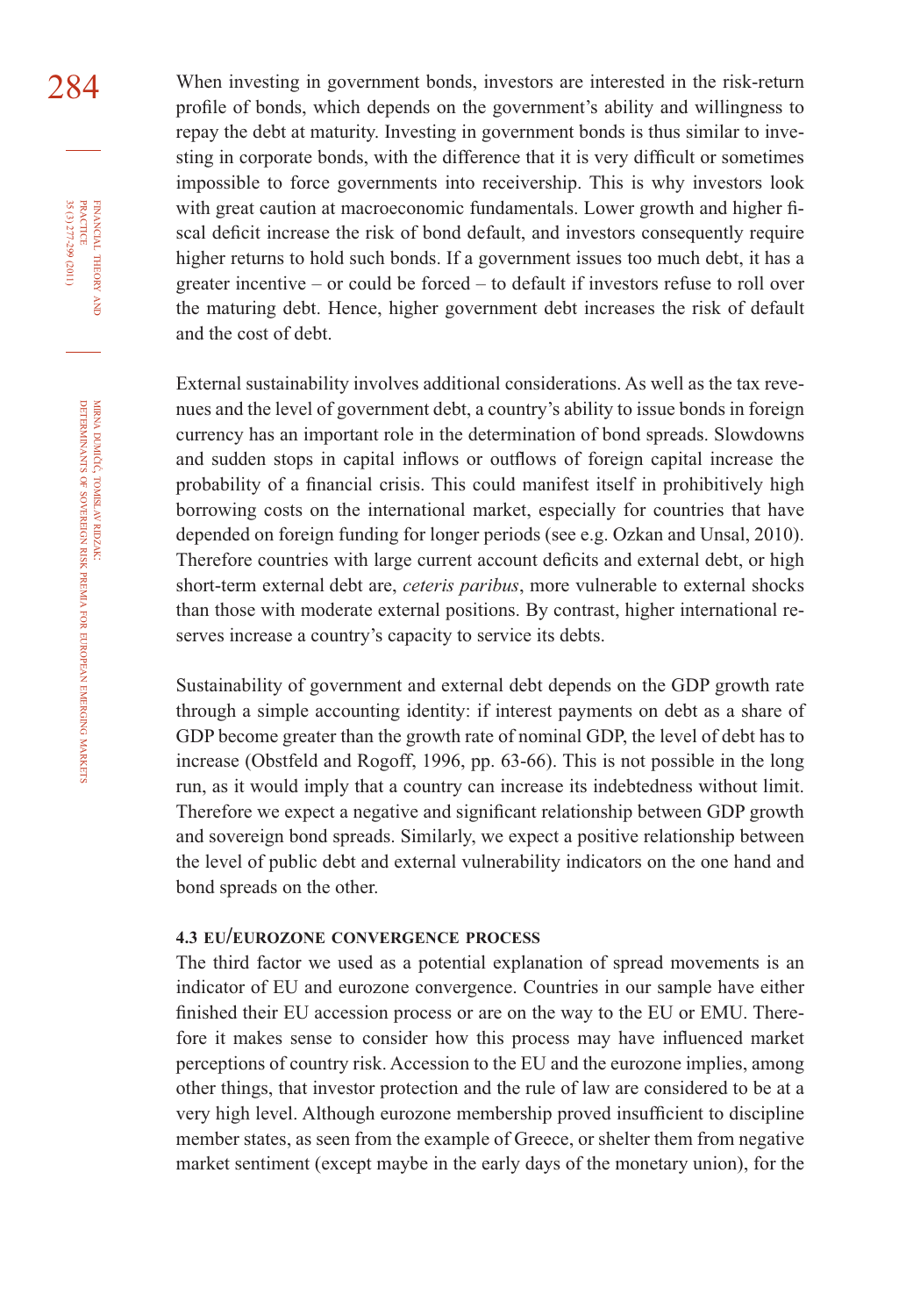observed group of countries it can be expected that EU and eurozone accession  $285$ improves the overall credibility and quality of macroeconomic policies. This should be in turn manifested in lower spreads on government bonds. To take account of this effect we constructed a dummy variable that takes the value of 1 when the country becomes an EU member.

#### **4.4 GLOBAL RISK AVERSION AND INTERNATIONAL ENVIRONMENT**

Unlike bonds issued by major advanced economies, which usually serve as safe havens for investors in periods of financial turbulence, emerging markets bonds usually lose their value in times of crisis and behave like equities. Erb et al. (2000) explore the risk and return characteristics of emerging market bonds using the EMBI index and show a very high correlation (around 0.8) with the S&P 500 index and emerging market equity indices. Many studies therefore use volatility indices calculated on developed market equity indices as proxies for investor sentiment (e.g. Hartelius et al., 2010; Ebner, 2009; Luengnaruemitchai and Schadler, 2007).

The most widely used equity market volatility index is the Chicago Board Options Exchange Volatility Index (VIX). It measures implied volatility of the S&P 500 index option prices, and is often used as an indicator of global financial market sentiment. In a way similar to VIX, the Deutsche Boerse calculates the DAX volatility index, which shows implied volatility of equity prices for the German market. We use this volatility index as it might be more appropriate for the European countries studied in this paper. Like the VIX, this index pointed to low volatility in the German equity market between 2004 and 2008. Also, it rose sharply at the onset of the crisis in September 2008. The VDAX is expected to be positively correlated with the risk premium on emerging market bonds.

We also constructed an additional dummy variable (CRISIS DAX), which takes on the value of 1 when the VDAX index exceeds the sum of sample mean (25.8) and one sample standard deviation  $(10.3, \text{ see figure 2})$ . The rationale for this variable is to identify periods when global markets were in a state of greater uncertainty, and thus facilitate the interpretation of interaction terms presented bellow, whose purpose is to model possible non-linear relationships between bond spreads and their determinants during the crisis.

In order to assess to what extent bond spreads dispersed after September 2008 as a result of investors' differentiation among countries, in a few specifications we included in the model interaction terms between the changes in the VDAX index and the crisis dummy or external vulnerability indicators. Special attention is given to external imbalances, which could be important in assessing the debt-servicing ability of many countries in the region. The interaction terms might pick up some non-linearity that could exist between external imbalances and market sentiment. The intuition behind this approach is that markets might ignore external

FINANCIAL THEORY FINANCIAL THEORY AND<br>PRACTICE<br>35 (3) 277-299 (2011) 35 (3) 277-299 (2011) PRACTICE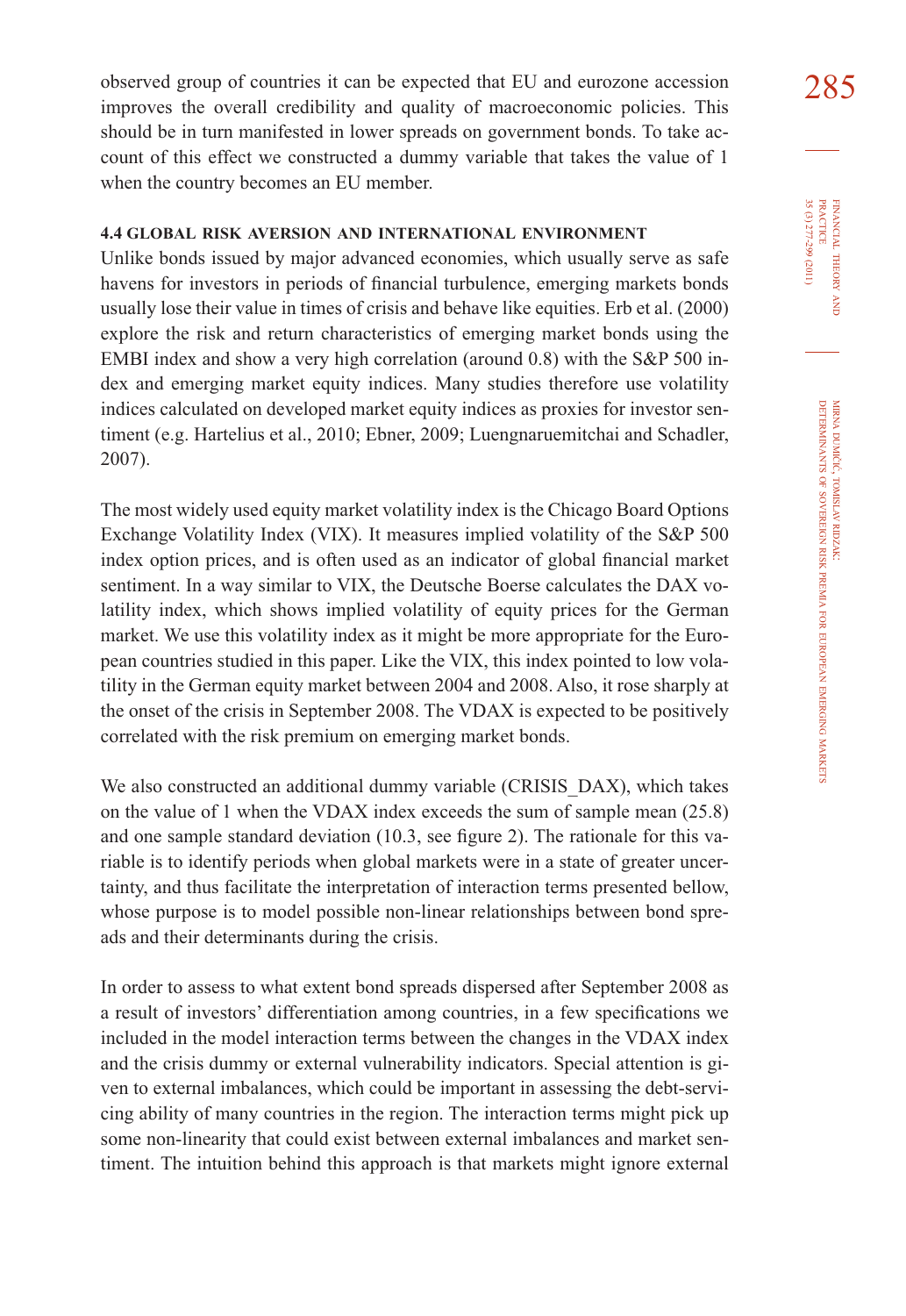286 vulnerabilities in periods of low volatility, but start paying attention to them in periods of heightened volatility.





*Sources: Bloomberg; authors' calculations.*

As an alternative measure of market sentiment and global risk aversion we used the difference between the yield to maturity on high-grade European non-financial corporate bonds (AAA) and the yield to maturity on comparable generic German government bonds.

We also used the ECB reference rate as an indicator of general financing conditions. Ebner (2009) emphasizes that a rate hike increases investors' risk aversion, and therefore reduces exposure to riskier markets, thereby widening government bond spreads for such countries. A higher reference rate could also reduce the ability of debtor countries to service their external debt, thereby widening the bond spreads.

Table 1 summarizes basic descriptive statistics for the variables used in the regressions. Before conducting the regression we checked the stationarity of all variables, and the series were differenced where needed. GDP and current account balances were seasonally adjusted, as in some countries they exhibit strong seasonal patterns.

FINANCIAL THEORY<br>PRACTICE 35 (3) 277-299 (2011) 35 (3) 277-299 (2011) PRACTICE FINANCIAL THEORY AND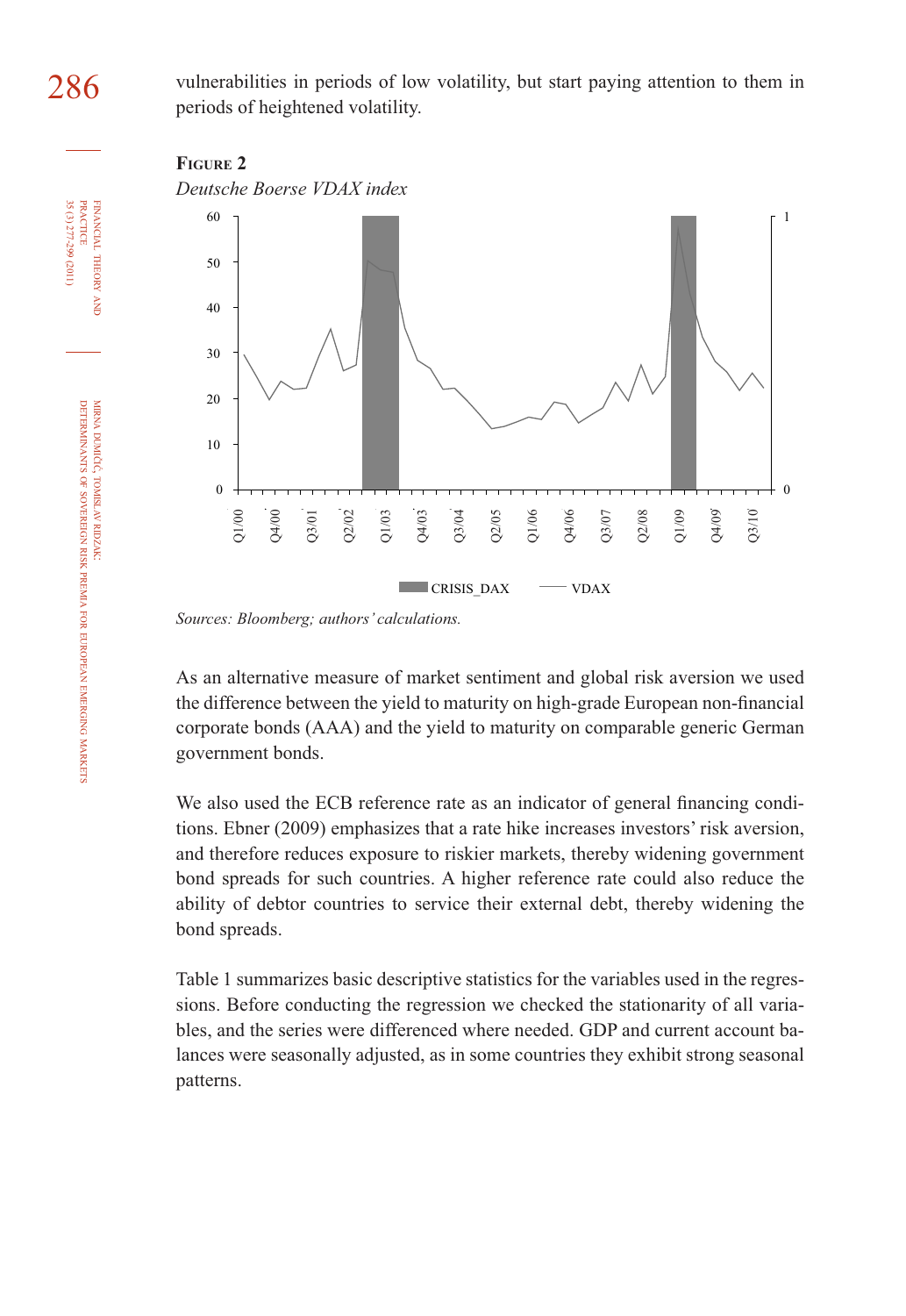#### **TABLE 1** 287 *Descriptive statistics*

|              | Ouar-<br>terly<br>change<br>in spre-<br>ad | <b>GDP</b><br>growth<br>rate<br>tage<br>points) | Annual Annual Current<br><b>CPI</b><br>growth<br>rate<br>(percen- (percen-<br>tage<br>points) | account<br>balance<br>$\frac{6}{6}$ of<br>GDP) | Ouar-<br>terly<br>in GDP | in share national of gen. | Change Quartely<br>in share change<br>change of inter- in share<br>of exter- reserves gov. debt exchan-<br>nal debt in GDP in GDP | Ouar-<br>terly<br>change<br>in real<br>ge rate<br>indeks | Quartely Change<br>change<br>in<br><b>VDAX</b> | in ECB<br>rate |
|--------------|--------------------------------------------|-------------------------------------------------|-----------------------------------------------------------------------------------------------|------------------------------------------------|--------------------------|---------------------------|-----------------------------------------------------------------------------------------------------------------------------------|----------------------------------------------------------|------------------------------------------------|----------------|
| Mean         | $-0.32$                                    | 3.74                                            | 5.58                                                                                          | $-4.75$                                        | 1.42                     | 0.18                      | 0.09                                                                                                                              | 0.63                                                     | $-0.17$                                        | $-0.06$        |
| Median       | $-2.40$                                    | 4.40                                            | 4.00                                                                                          | $-4.09$                                        | 1.00                     | 0.05                      | $-0.10$                                                                                                                           | 0.74                                                     | $-1.14$                                        | 0.00           |
| Maximum      | 539.28                                     | 13.40                                           | 49.00                                                                                         | 7.15                                           | 20.53                    | 16.14                     | 10.30                                                                                                                             | 8.91                                                     | 32.24                                          | 0.75           |
| Minimum      | $-253.37$                                  | $-15.90$                                        | $-1.30$                                                                                       | $-23.93$                                       | $-6.94$                  | $-9.46$                   | $-8.30$                                                                                                                           | $-14.76$                                                 | $-13.79$                                       | $-1.75$        |
| Std. Dev.    | 66.42                                      | 3.69                                            | 6.53                                                                                          | 5.58                                           | 3.25                     | 2.04                      | 1.99                                                                                                                              | 3.15                                                     | 7.91                                           | 0.41           |
| Observations | 294                                        | 336                                             | 344                                                                                           | 344                                            | 228                      | 296                       | 317                                                                                                                               | 336                                                      | 336                                            | 336            |

*Source: Authors' calculations.*

#### **5 ESTIMATION AND RESULTS**

According to the above considerations, we estimated the following equation:

$$
\Delta spread_{i,t} = \alpha_i + \sum_j \beta_{j1} M_{j(i,t)} + \sum_j \beta_{j2} S_{j(i,t)} + \beta_3 E_{i,t} + \sum_j \beta_{j4} R_{jt} + u_{i,t}
$$

where the residuals are represented by an AR(1) process:

$$
u_{i,t} = \rho u_{i,t-1} + e_{i,t}
$$

where  $M_{j(i,j)}$  is a matrix with macroeconomic indicators *j* in rows and values for country *i* at time *t* in columns;  $S_{j(i,t)}$  is the equivalent matrix of solvency and sovereign risk indicators;  $E_{i}$  is the EU convergence dummy for country *i* at time *t*; and  $R_{i}$  is a vector of market sentiment indicators (the VDAX index, corporate spread or the crisis dummy).

Because of the relatively short time series and missing observations at the beginning of the sample, we estimated this data panel with ordinary least squares and included country fixed effects  $\alpha$ <sub>i</sub>, which should account for all unobserved country heterogeneity. This is a common approach to explaining the determinants of spreads in cross-country studies (see Özatay et al., 2009, and references therein). However, the chi-square test showed that the fixed effects were redundant. This is theoretically plausible because we are estimating determinants of spreads, so one would think that investors would react similarly to changes in fundamentals in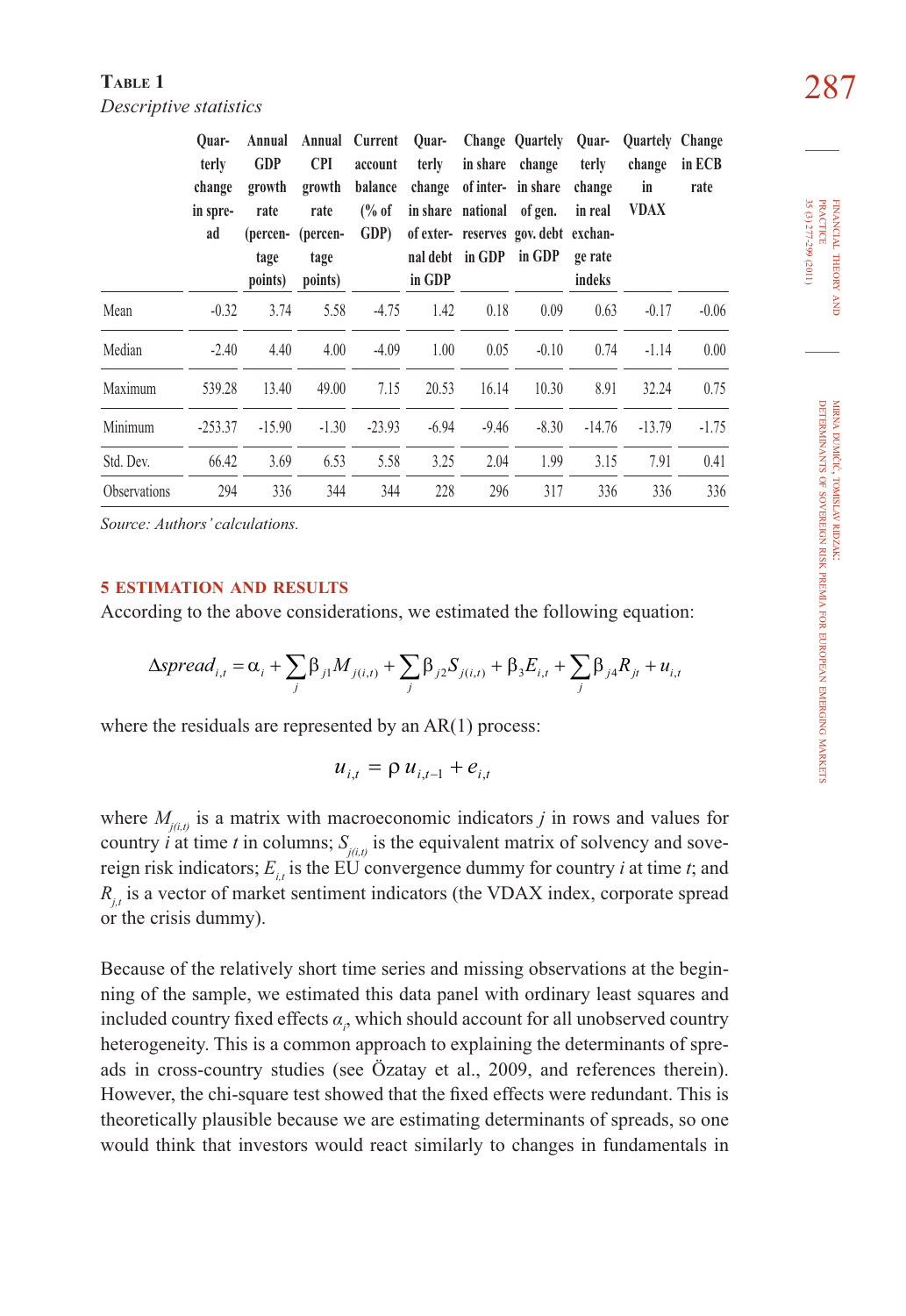288 each country, although the country-specific spread might be different and influenced by many variables.

> Considering the nature of our data, errors among the countries (cross sections) could be correlated, implying that large errors for one country will often be associated with large errors for another country in quarter *t*, for example, when during the crisis all spreads increase simultaneously. To account for this estimation problem we used robust standard errors suggested by Beck and Katz (1995) that account for cross-sectional correlation and heteroskedasticity.<sup>3</sup>

> An additional problem with our model is serial correlation of the residuals (within cross-section), which makes least squares estimates biased. Hence, similarly to Obstfeld and Taylor (2003) we included an  $AR(1)$  specification for the residuals, which proved adequate according to the autocorrelation tests for residuals.

> Table 2 shows the estimation results for several specifications in order to assess the robustness of results. Four specifications differ in the variable used as a proxy for the global financial market conditions and the use of interaction terms to describe a non-linear link between external vulnerability indicators and change in government spread. The first two specifications use the VDAX; and the third and fourth use the spread on European non-financial corporate bonds.

> Estimation results broadly confirm the postulated relationships between various explanatory variables and the sovereign bond spreads.

#### **TABLE 2**

*Estimation results*

|            | Specification                |              |             |                         |  |  |  |
|------------|------------------------------|--------------|-------------|-------------------------|--|--|--|
| Eq Name:   | 1                            | $\mathbf{2}$ | 3           | $\overline{\mathbf{4}}$ |  |  |  |
| Dep. Var:  | Change in government spreads |              |             |                         |  |  |  |
|            | $-7,119$                     | $-5,654$     | 4,476       | 8,275                   |  |  |  |
| Constant   | $[7.50]$                     | [6.59]       | [6.59]      | [5.45]                  |  |  |  |
|            | $-4,599$                     | $-5,107$     | $-5,24$     | $-5,904$                |  |  |  |
| GDP growth | $[2.08]*$                    | $[1.93]$ **  | $[1.83]$ ** | $[1.65]$ **             |  |  |  |
|            | 3,41                         | 3,878        | 0,527       | 0,476                   |  |  |  |
| CPI growth | $[1.71]$ *                   | $[1.46]$ **  | [1.49]      | $[1.28]$                |  |  |  |

<sup>&</sup>lt;sup>3</sup> Using Monte Carlo studies, Beck and Katz (1995) showed that applying the OLS to panel data and correcting the errors for cross-sectional correlation and heteroskedasticity produces more efficient results than using feasible generalized least squares, which might lead to overconfidence by producing artificially low standard errors.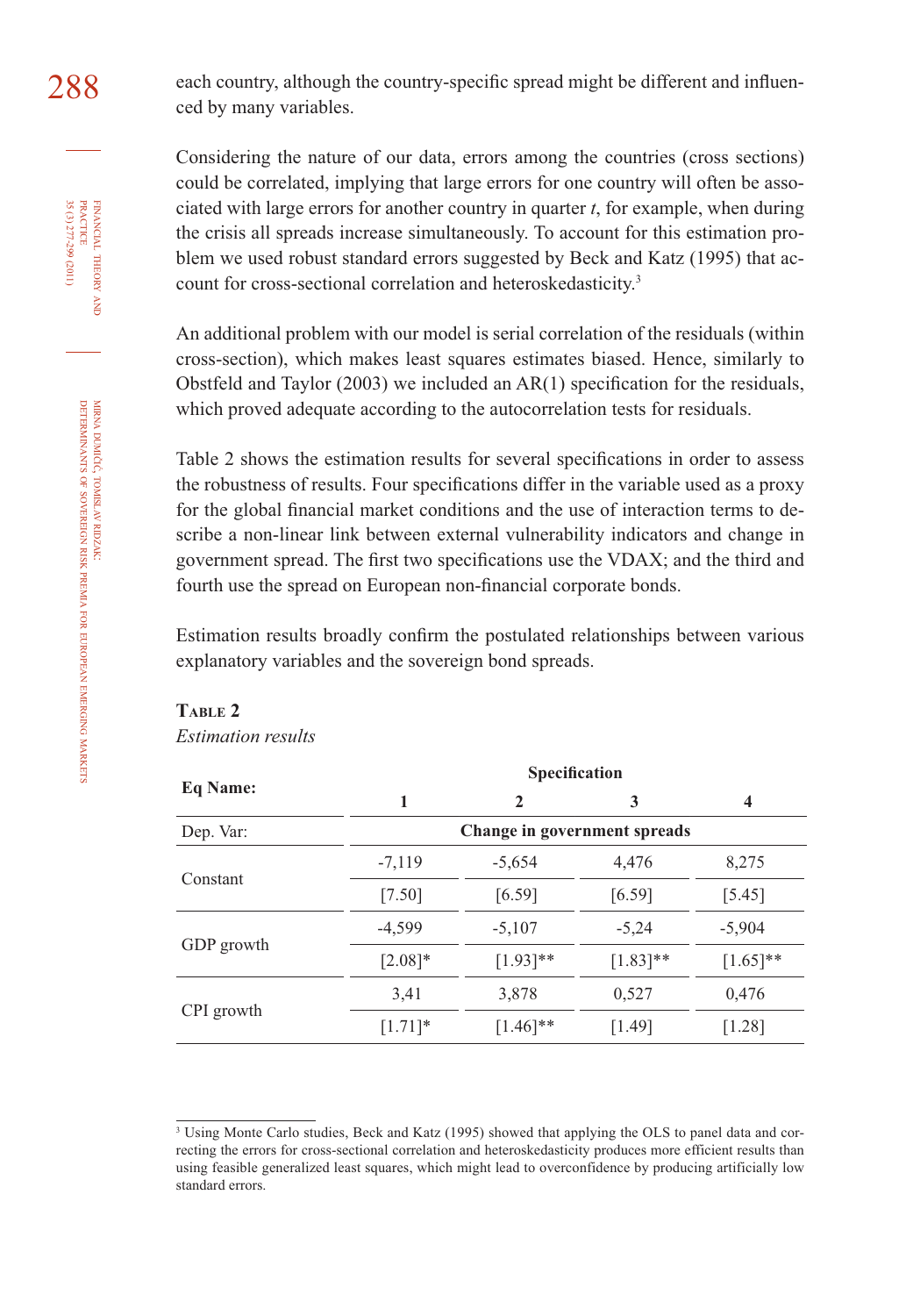| Current account                    | $-0,649$    |             | $-0,663$    |             | 289                                                                 |
|------------------------------------|-------------|-------------|-------------|-------------|---------------------------------------------------------------------|
| balance (% of GDP)                 | $[0.73]$    |             | $[0.60]$    |             |                                                                     |
| Change in share of                 | $-0,586$    |             | $-0,232$    |             |                                                                     |
| external debt in GDP               | $[1.33]$    |             | $[1.08]$    |             |                                                                     |
| Change in share of                 | $-8,549$    | $-7,105$    | $-6,809$    | $-4,502$    |                                                                     |
| international reserves<br>in GDP   | $[2.25]$ ** | $[1.91]$ ** | $[2.25]$ ** | $[1.93]*$   | 35 (3) 277-299 (2011)<br>FINANCIAL THEORY AND PRACTICE              |
| Change in share of                 | 2,852       |             | 4,071       |             |                                                                     |
| gen. gov. debt in GDP              | $[2.56]$    |             | [2.42]      |             |                                                                     |
| Change in real exc-                | 1,211       | $-0,121$    | 2,43        | 1,045       |                                                                     |
| hange rate index                   | $[1.57]$    | $[1.46]$    | $[1.38]$    | $[1.28]$    |                                                                     |
|                                    | $-2,885$    | 2,949       | $-8,229$    | 1,48        |                                                                     |
| EU dummy                           | $[12.78]$   | $[11.44]$   | $[10.94]$   | [9.32]      | MIRNA DUMIČIĆ, TOMISLAV RIDZAK:                                     |
|                                    | 3,753       | 1,641       |             |             |                                                                     |
| Change in VDAX                     | $[0.57]$ ** | $[0.61]$ ** |             |             |                                                                     |
|                                    | $-34,332$   | $-27,979$   | $-1,141$    | 0,904       |                                                                     |
| Change in ECB rate                 | $[13.89]*$  | $[12.94]$ * | $[12.81]$   | [11.09]     | DETERMINANTS OF SOVEREIGN RISK PREMIA FOR EUROPEAN EMERGING MARKETS |
| $\Delta$ (VDAX) $\times$ (share of |             | $-0,314$    |             |             |                                                                     |
| CAB in GDP)                        |             | $[0.08]**$  |             |             |                                                                     |
| $\Delta$ (VDAX) × (change in       |             | 0,37        |             |             |                                                                     |
| gen. gov. debt in GDP)             |             | $[0.15]*$   |             |             |                                                                     |
| $\Delta$ (VDAX)×(change in         |             | 0,313       |             |             |                                                                     |
| ext. debt in GDP)                  |             | $[0.11]$ ** |             |             |                                                                     |
| Change in corporate                |             |             | 1,035       | 0,618       |                                                                     |
| spreads ( $\Delta$ Corp)           |             |             | $[0.11]$ ** | $[0.11]$ ** |                                                                     |
| $\Delta$ Corp×(share of            |             |             |             | $-0,056$    |                                                                     |
| CAB in GDP)                        |             |             |             | $[0.01]$ ** |                                                                     |
| ∆Corp×(change in                   |             |             |             | 0,065       |                                                                     |
| gen. gov. debt in GDP)             |             |             |             | $[0.02]$ ** |                                                                     |
| $\Delta$ Corp×(change in           |             |             |             | 0,067       |                                                                     |
| ext. debt in GDP)                  |             |             |             | $[0.02]$ ** |                                                                     |
| Observations                       | 193         | 193         | 193         | 193         |                                                                     |
| R-squared                          | 0,55        | 0,60        | 0,64        | 0,69        |                                                                     |

*Standard errors are in parentheses.* 

*\* Indicates 5% significance level; \*\* indicates 1% significance level.*

*Source: Authors' calculations.*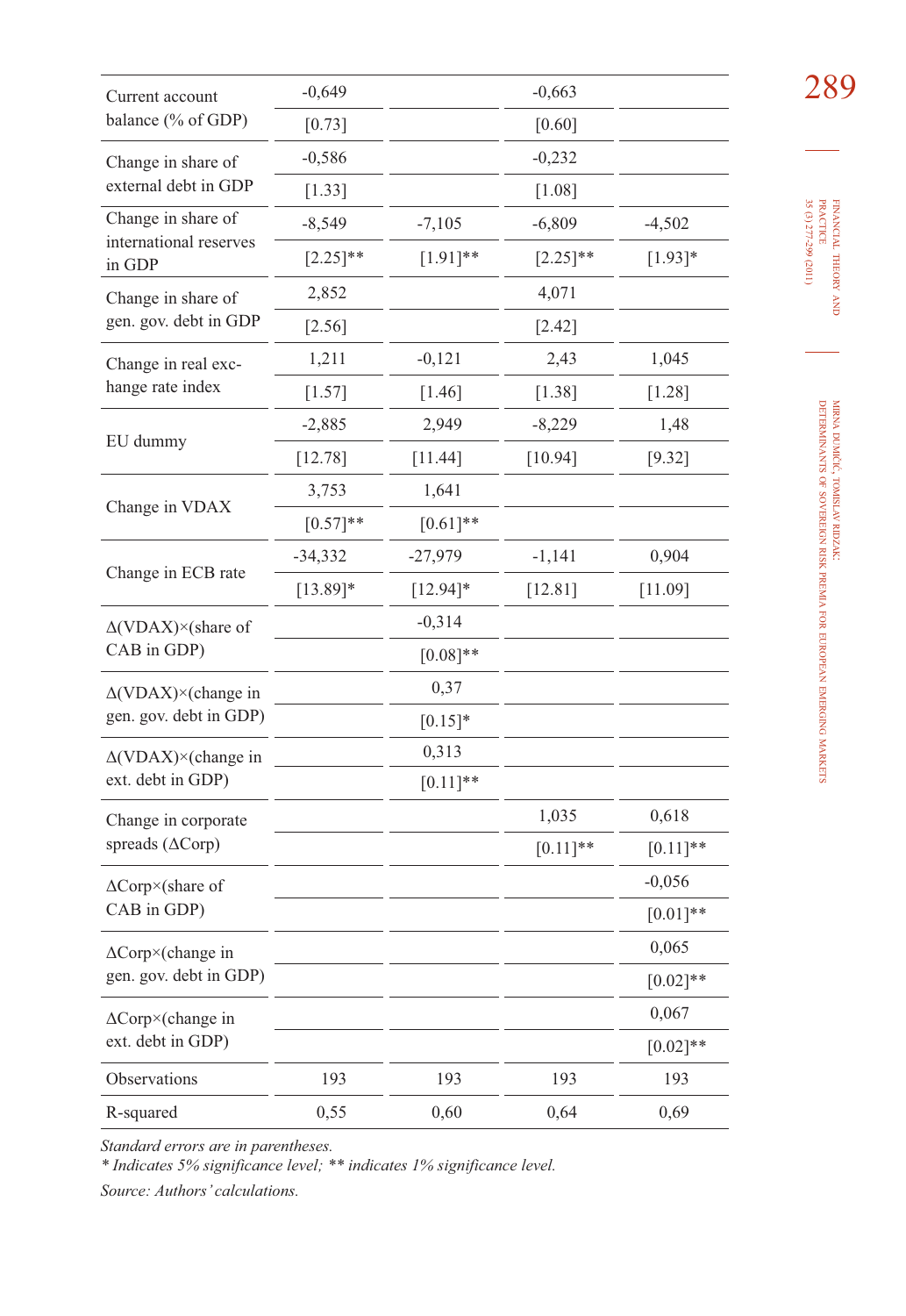290 Based on Specification 2, a 1 percentage point higher GDP growth rate lowers spreads on average by 5 basis points. A 1 percentage point higher inflation widens the spreads on average by 4 basis points. Reserves held by the central bank are also important; increasing reserves by 1 percentage point of GDP decreases spreads on average by 7 basis points. Thus, it seems that markets indeed rewarded growing economies in which inflation is under control with lower sovereign bond spreads.

> In contrast to the results of Luengnaruemitchai and Schadler (2007) our estimates of the EU dummy are statistically insignificant in all specifications. This suggests that the EU accession process had no noticeable impact on changes in government bond spreads of CEE countries. Also, somewhat surprisingly, the change of real effective exchange rate exerts no significant influence on the spreads.

> With the exception of changes in reserves to GDP, our regression results suggest that external vulnerability indicators have not been significant determinants of sovereign bond spreads. However, as the interaction terms show, in crisis periods the current account balance, changes in external and in government debt become statistically significant in explaining the spreads. If VDAX jumps by 10 percentage points and if the share of general government debt in GDP increases by 5 percentage points the model suggests that spreads on average increase by 19 basis points (estimates from specification 2).

> Variations in the VDAX index and corporate bond spreads have a strong influence on the dynamics of sovereign bond spreads even without interaction terms. Changes in spreads can be attributed to a large extent to changes in this variable – on average a 1 percentage point increase in the VDAX widens the spreads by 4 basis points (specification 1) and a 1 basis point increase in average corporate spread in the Euro area increases government spread on average by 1 basis point (specification 3).

> Results are broadly stable across all specifications and there is no significant difference in magnitude or significance of the estimated coefficients, except for the change in ECB rate, which is significant in specifications 1 and 2 but not in specifications 3 and 4. We believe that the specifications 2 and 4 (with interaction terms) explain the real data generating process better, due to the non-linear effects captured by the interaction terms. R-squared statistics are broadly similar across specifi cations but it should be noted that the specifications with interaction terms explain more variation of the dependent variable in the sample used in this research.

> For a better comparison of the quantitative impact of four groups of variables on spread changes, tables 3 and 4 show the contributions of statistically significant variables to the modelled spread changes in two periods, using specification 4. Table 3 shows the main drivers of the spread changes between Q1:2007 and

FINANCIAL

35 (3) 277-299 (2011)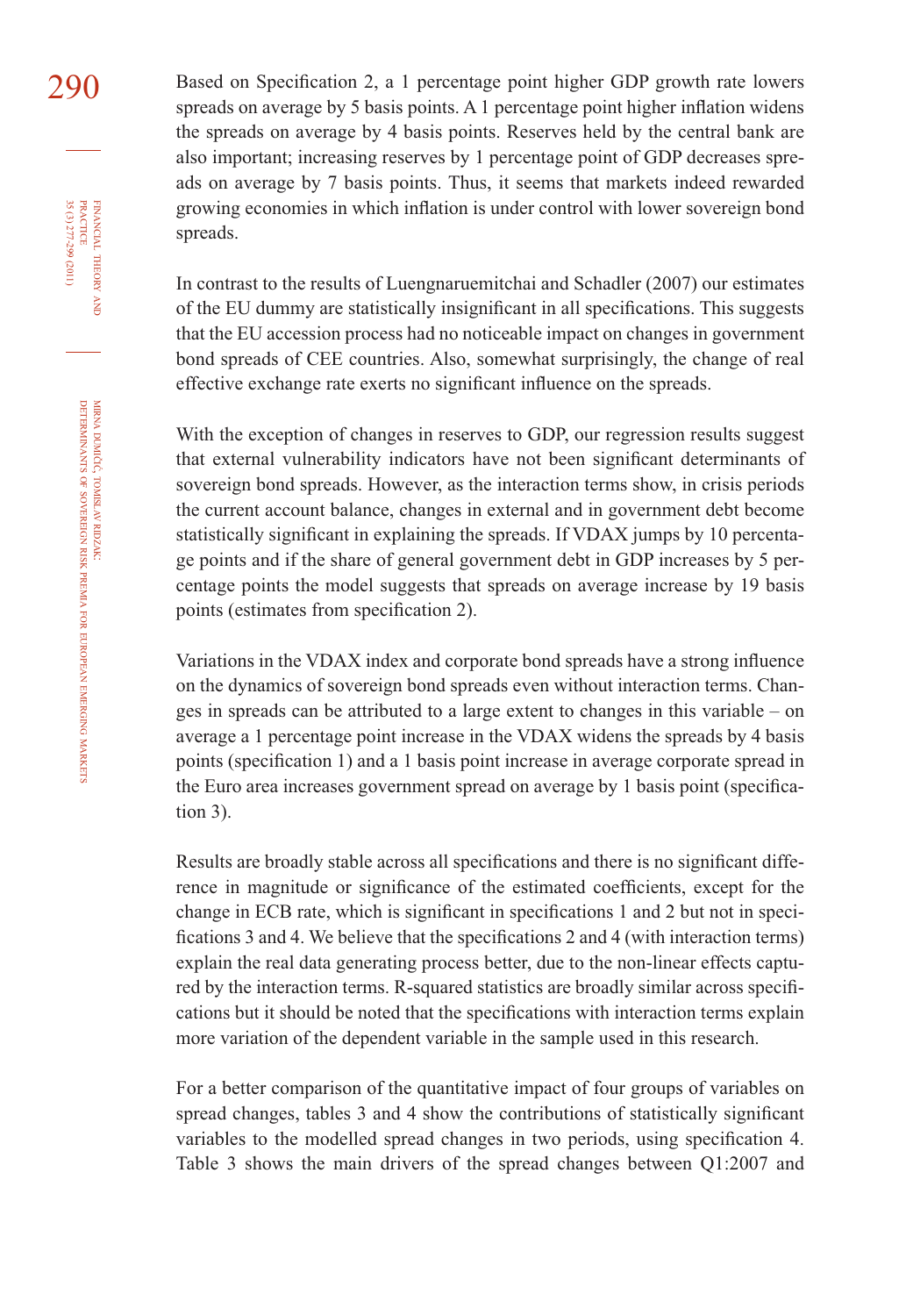Q3:2008. In this period, GDP for the economies in our sample was still expan- $291$ ding, and one could expect that the main determinant of the widening of spreads was instability in the global financial market, where turbulence started in August 2007. The results in table 3 confirm this, as macroeconomic factors still contributed to spread compression, but the spreads widened due to worsening in market sentiment and also due to the rise in the European corporate spreads and markets' concern about external vulnerabilities and the government fiscal stance.

#### **TABLE 3**

*Contributions to the modelled spread changes from Q1:2007 to Q3:2008 (bps)* 

| Macroeconomic factors                                     | -105 |
|-----------------------------------------------------------|------|
| External vulnerability $\&$ government finance indicators |      |
| European corporate spreads                                |      |
| Modelled spread change                                    |      |
| Actuall spread change                                     |      |
|                                                           |      |

*Source: Authors' calculations.*

Table 4 shows the main drivers of the spread changes from the third quarter of 2008 to the second quarter of 2009. In terms of contributions to modelled spreads, in this period, contrary to the previous period, macroeconomic fundamentals contributed to spread expansion as recession worsened the macroeconomic fundamentals. On the positive side, the contracting economy also lowered external vulnerabilities (current account deficits). Borrowing costs for European firms were very high after the markets froze when Lehman Brothers went in to Chapter 11 in September 2008, but as the panic abated the borrowing costs decreased, which decreased spreads directly and through interaction terms (specification 4). Unlike in the previous period when spreads increased due to financial market-related variables (European corporate spreads) and external vulnerabilities in this period the spreads increased due to worsening fundamentals while the above two factors contributed to the spread compression in the period from Q3:2008 to Q1:2009.

#### **TABLE 4**

*Contributions to modelled spread changes from Q3:2008 to Q2:2009 (bps)* 

| Macroeconomic factors                                  | 76  |
|--------------------------------------------------------|-----|
| External vulnerability & government finance indicators |     |
| European corporate spreads                             |     |
| Modelled spread change                                 |     |
| Actuall spread change                                  | -18 |

*Source: Authors' calculations.*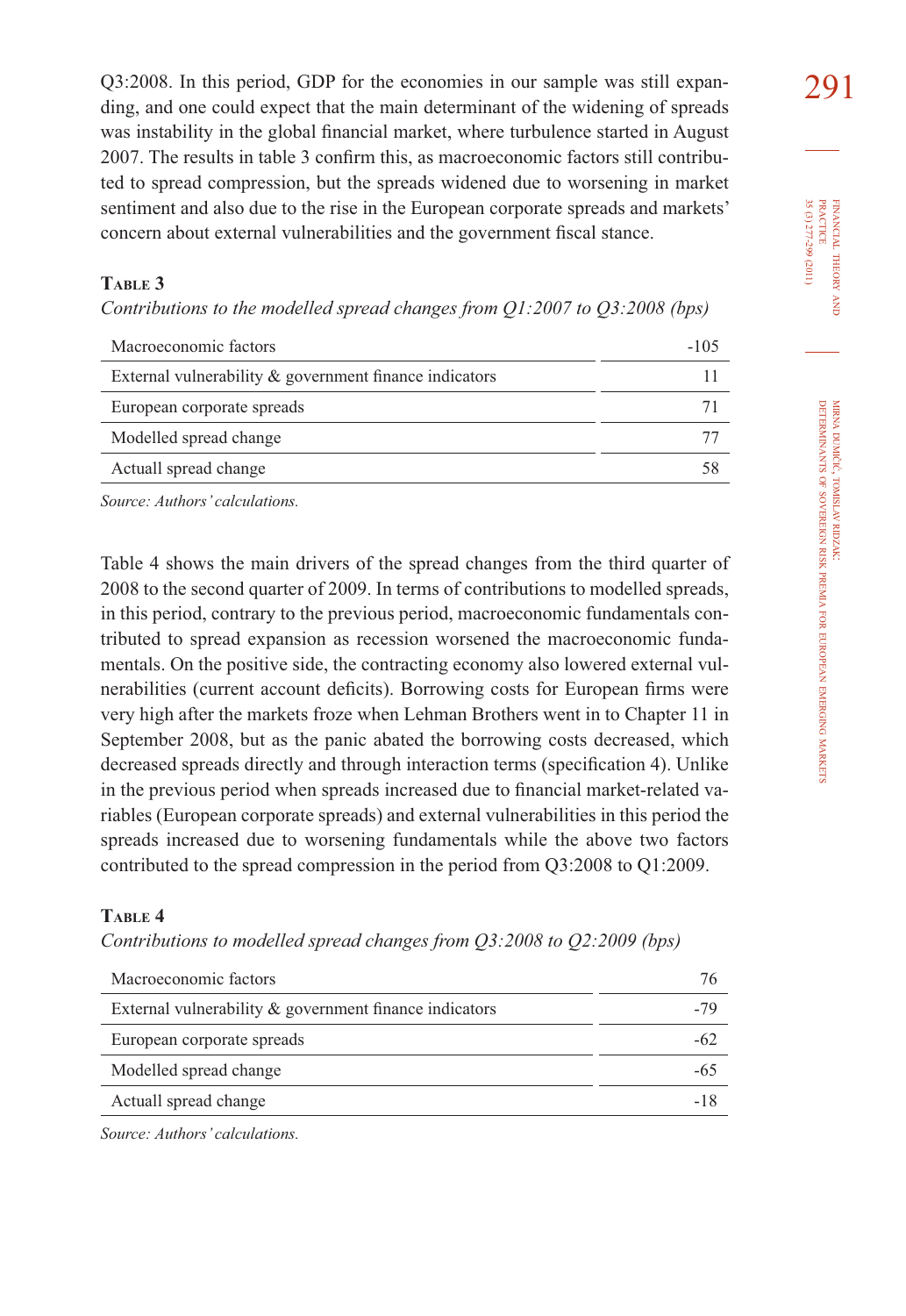292 In summary, after a period of optimism marked by the emphasis on the positive aspects of the convergence process in emerging Europe, the tide turned in late 2008 and investors' attention turned towards imbalances that were built up before the crisis. For instance, the IMF GFSR (October 2007) identified macroeconomic vulnerabilities in a number of emerging European countries that could lead to a cut-off in external financing in the event of a deterioration in the external environment. By their nature, macroeconomic indicators are less volatile than financial variables and, as expected, have a smaller impact on short-term changes in yield spreads. For example, a GDP growth of 2.3 per cent (one sample standard deviation) would lower the spreads on average roughly by 14 basis points in the studied period. On the other hand, increase in European corporate spreads by 70 basis points (one sample standard deviation) increases the spreads on average by 43 basis points, which is three times more. After the initial increase in spreads for European emerging economies caused by the market turmoil, the worsening macroeconomic indicators contributed significantly to higher spreads in the latter period, when the impact of market turmoil slowly started abating.

#### **5 CONCLUSION**

The main conclusion of this research is that spread changes for bonds issued by selected emerging countries from Central and Eastern Europe are affected by both market sentiment and macroeconomic fundamentals. In the same time, external imbalances were not shown to have any significant effect on spreads prior to the crisis, but became increasingly significant as the crisis broke out. Somewhat surprisingly, the EU and eurozone convergence process turned out not to be a significant determinant of spread movements.

The influence of variables that proxy financial market sentiment is particularly important for the explanation of sudden moves in spreads in the short run, as the financial market environment can change abruptly. Therefore, it could be concluded that deterioration in the global financial market might negatively affect even countries with sound macroeconomic indicators and prudent fiscal policy, meaning that factors that domestic policymakers cannot affect could result in a significant increase in the cost of external financing.

The results presented in this paper also imply that there was a significant non-linear link between external imbalances and increases in spreads in the observed countries. The countries that had higher external deficits experienced much larger increases in their spreads. It seems there was a tendency among investors to group countries of similar characteristics from the same geographical region before the crisis, but this effect vanished during the crisis, as the focus of international investors and analysts shifted from the benefits of the convergence process to the external vulnerabilities of individual countries. This means that the countries with high external vulnerabilities (including Bulgaria, Croatia, Hungary, Lithuania and Romania) enjoyed an extended period of favourable borrowing terms, which qui-

FINANCIAL

35 (3) 277-299 (2011)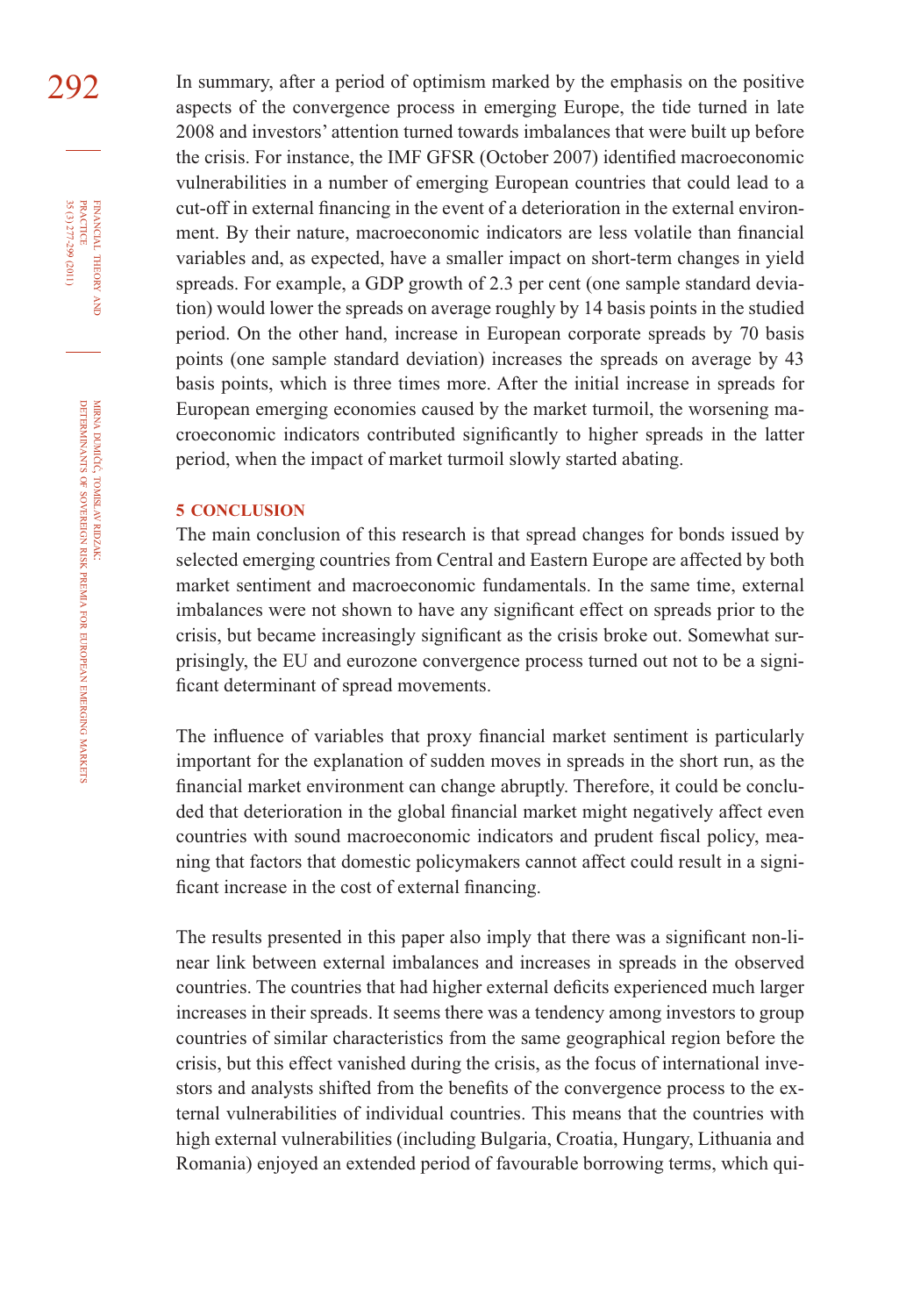ckly reversed after the crisis broke out. From the macroeconomic and financial 293 stability perspectives, it should be noted that the period of low financing costs had contributed to the build-up of significant imbalances and misallocation of resources in some of these countries.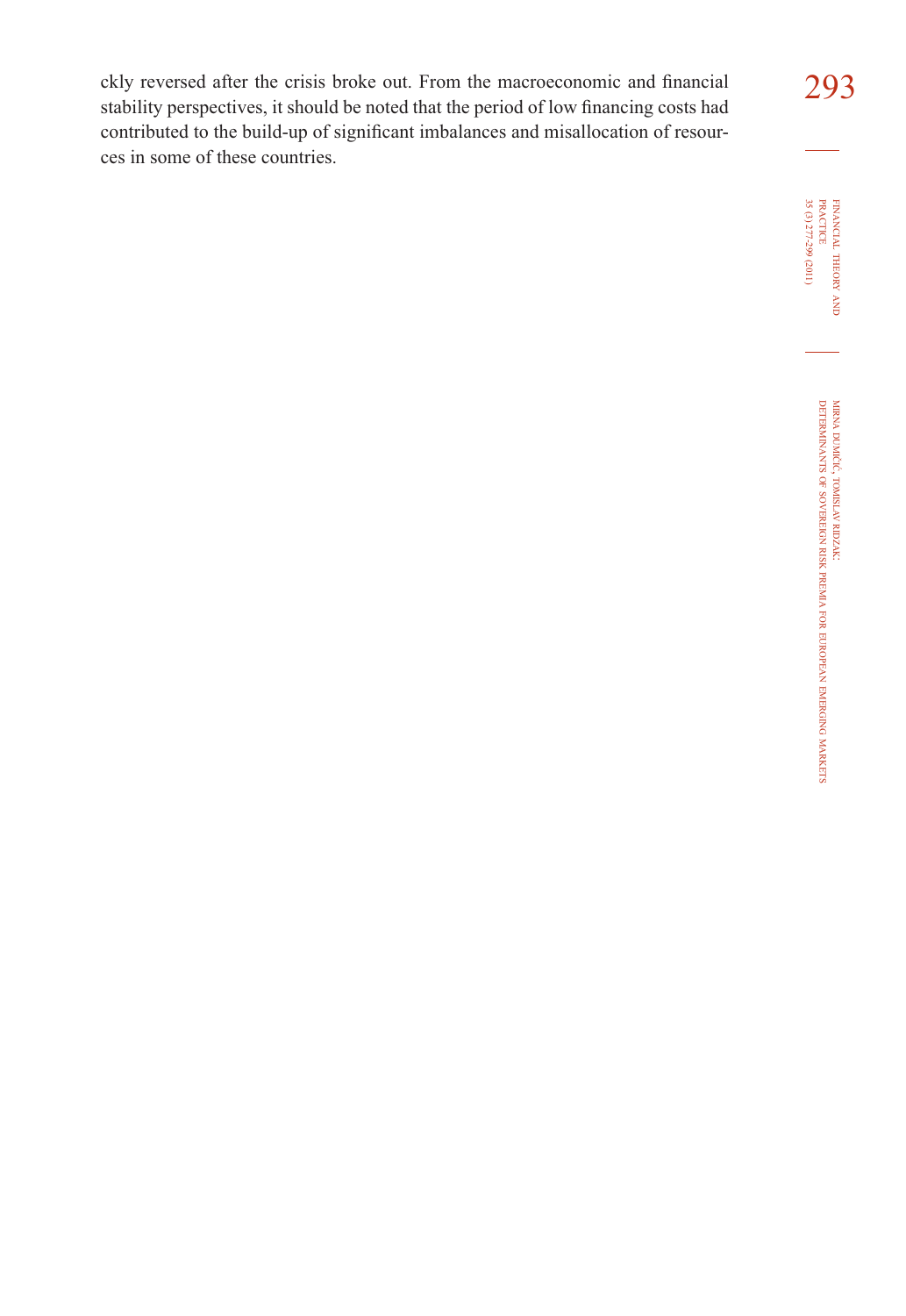## 294 **APPENDIX**

### **FIGURE A1**

*Exchange rates and forward premia for the Czech koruna and Slovak koruna*



*Sources: Eurostat; Bloomberg.*

FINANCIAL

 $35(3)277-299(2011)$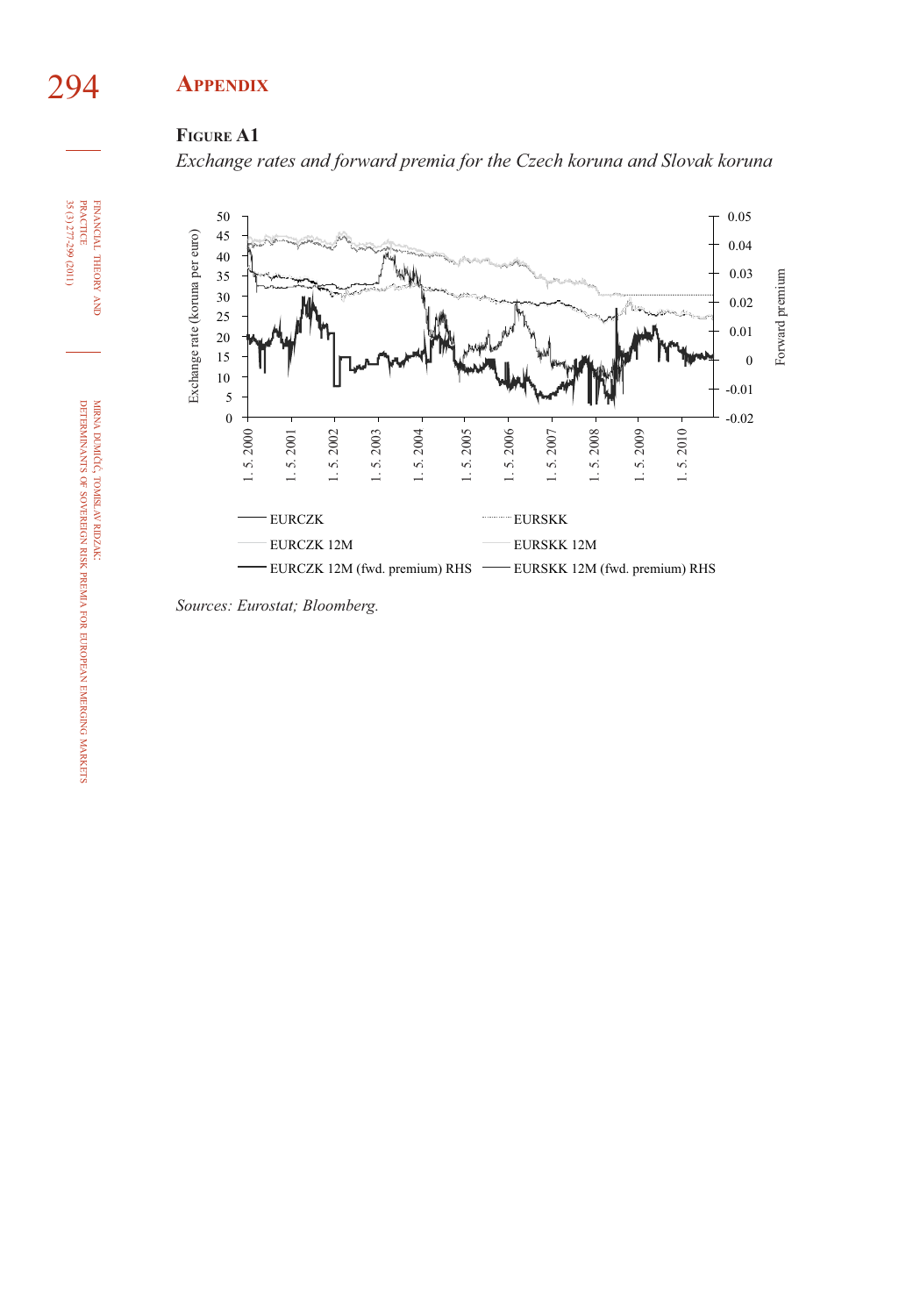295 **TABLE A1**  *Data description and sources*

| <b>Variable</b>                                     | <b>Source</b>                                                                          | <b>Description</b>                                                                                                                                                                                                                                                                                                                                                                                                |  |  |
|-----------------------------------------------------|----------------------------------------------------------------------------------------|-------------------------------------------------------------------------------------------------------------------------------------------------------------------------------------------------------------------------------------------------------------------------------------------------------------------------------------------------------------------------------------------------------------------|--|--|
| Dependant variable                                  |                                                                                        |                                                                                                                                                                                                                                                                                                                                                                                                                   |  |  |
| Bloomberg,<br>Spread<br>Eurostat.                   |                                                                                        | JP Morgan Euro EMBI Global indices for all co-<br>untries, except for the Czech Republic and Slova-<br>kia for which we calculated the interest rate spre-<br>ads on long term government bonds used for Ma-<br>astricht criteria versus German government bonds<br>of comparable maturity. Please find more detailed<br>explanation in the text on pages 7 and 8. Quarterly<br>averages of daily data were used. |  |  |
| Group 1 - Macroeconomic indicators                  |                                                                                        |                                                                                                                                                                                                                                                                                                                                                                                                                   |  |  |
| GDP                                                 | Eurostat.                                                                              | Annual rate of change.                                                                                                                                                                                                                                                                                                                                                                                            |  |  |
| <b>CPI</b>                                          | Eurostat.                                                                              | Annual rate of change.                                                                                                                                                                                                                                                                                                                                                                                            |  |  |
| Exchange rate                                       | BIS.                                                                                   | Effective exchange rate indices.                                                                                                                                                                                                                                                                                                                                                                                  |  |  |
| Group 2 - Sovereign and external solvency variables |                                                                                        |                                                                                                                                                                                                                                                                                                                                                                                                                   |  |  |
| Current account<br>balance / GDP                    | Eurostat.                                                                              | As the data frequency is quarterly, in order to re-<br>move systematic calendar related variation asso-<br>ciated with the time of the year, the X-11 seasonal<br>adjustment method developed by U.S. Census<br>Bureau was used to smooth the GDP and the cu-<br>rrent account data.                                                                                                                              |  |  |
| External debt /<br><b>GDP</b>                       | The Quarterly<br><b>External Debt</b><br>Database, World<br>Bank and IMF;<br>Eurostat. |                                                                                                                                                                                                                                                                                                                                                                                                                   |  |  |
| International re-<br>serves / $GDP$                 | Eurostat.                                                                              | The level of international reserves at the end of<br>each period was devided by GDP moving average<br>of four past quarters.                                                                                                                                                                                                                                                                                      |  |  |
| General<br>government debt /<br><b>GDP</b>          | Eurostat.                                                                              |                                                                                                                                                                                                                                                                                                                                                                                                                   |  |  |
| Group 3 – EU accession process                      |                                                                                        |                                                                                                                                                                                                                                                                                                                                                                                                                   |  |  |
| EU dummy                                            | Authors'<br>calculation.                                                               | The EU dummy variable has a value of 1 in peri-<br>ods when a country is a memebr of the EU. Ot-<br>herwise it is 0.                                                                                                                                                                                                                                                                                              |  |  |

FINANCIAL THEORY FINANCIAL THEORY AND<br>PRACTICE<br>35 (3) 277-299 (2011) 35 (3) 277-299 (2011) PRACTICE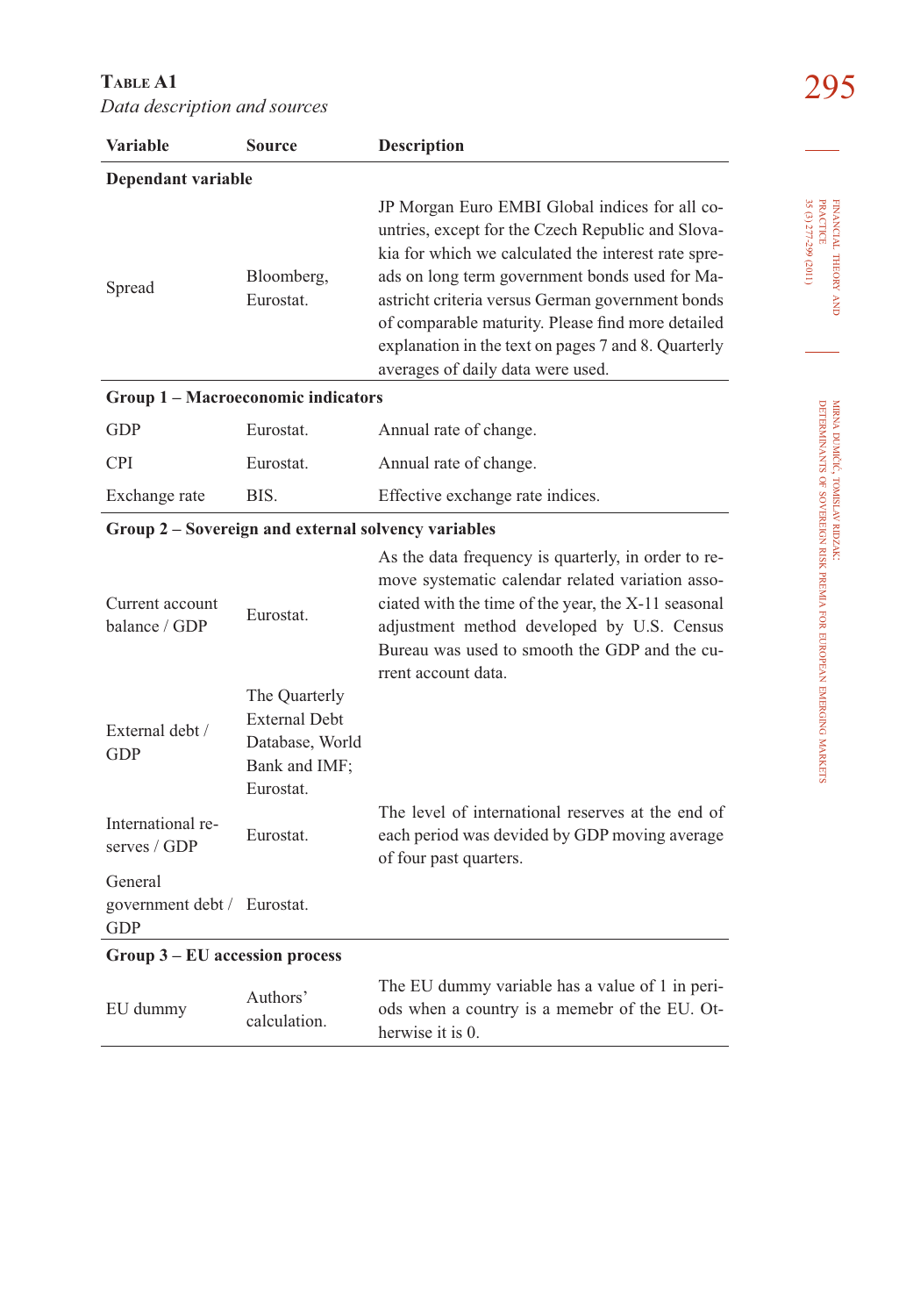|                                                                  | Group 4 – Global risk perception |                                                         |                                                                                                                                                                                                                                                                                                                                     |  |  |  |
|------------------------------------------------------------------|----------------------------------|---------------------------------------------------------|-------------------------------------------------------------------------------------------------------------------------------------------------------------------------------------------------------------------------------------------------------------------------------------------------------------------------------------|--|--|--|
| <b>PRACTICE</b><br>35 (3) 277-299 (2011)<br>FINANCIAL THEORY AND | <b>VDAX</b>                      | Bloomberg.                                              | The VDAX volatility index is provided by Deuts-<br>che Boerse and presents an indication of the<br>expected volatility of the DAX stock index for the<br>next thirty days. It is calculated by using the DAX<br>options that are traded on the Eurex electronic tra-<br>ding system. Quarterly averages of daily data<br>were used. |  |  |  |
|                                                                  | <b>CRISIS</b>                    | Authors'<br>calculation.                                | The CRISIS variable has a value of 1 if average<br>quarterly value of VDAX index exceeds one stan-<br>dard deviation above its average value marked du-<br>ring the whole observed period. Otherwise it is 0.<br>The difference between yield to maturity on Euro-                                                                  |  |  |  |
| MIRNA DUMIČIĆ,<br><b>DETERMINANTS</b>                            | Corporate spread                 | Merryll Lynch,<br>Bloomberg, aut-<br>hors' calculation. | pean non financial generic corporate bonds with<br>maturity between 1 and 10 years and the yield to<br>maturity on a comparable generic German gover-<br>nment bond.                                                                                                                                                                |  |  |  |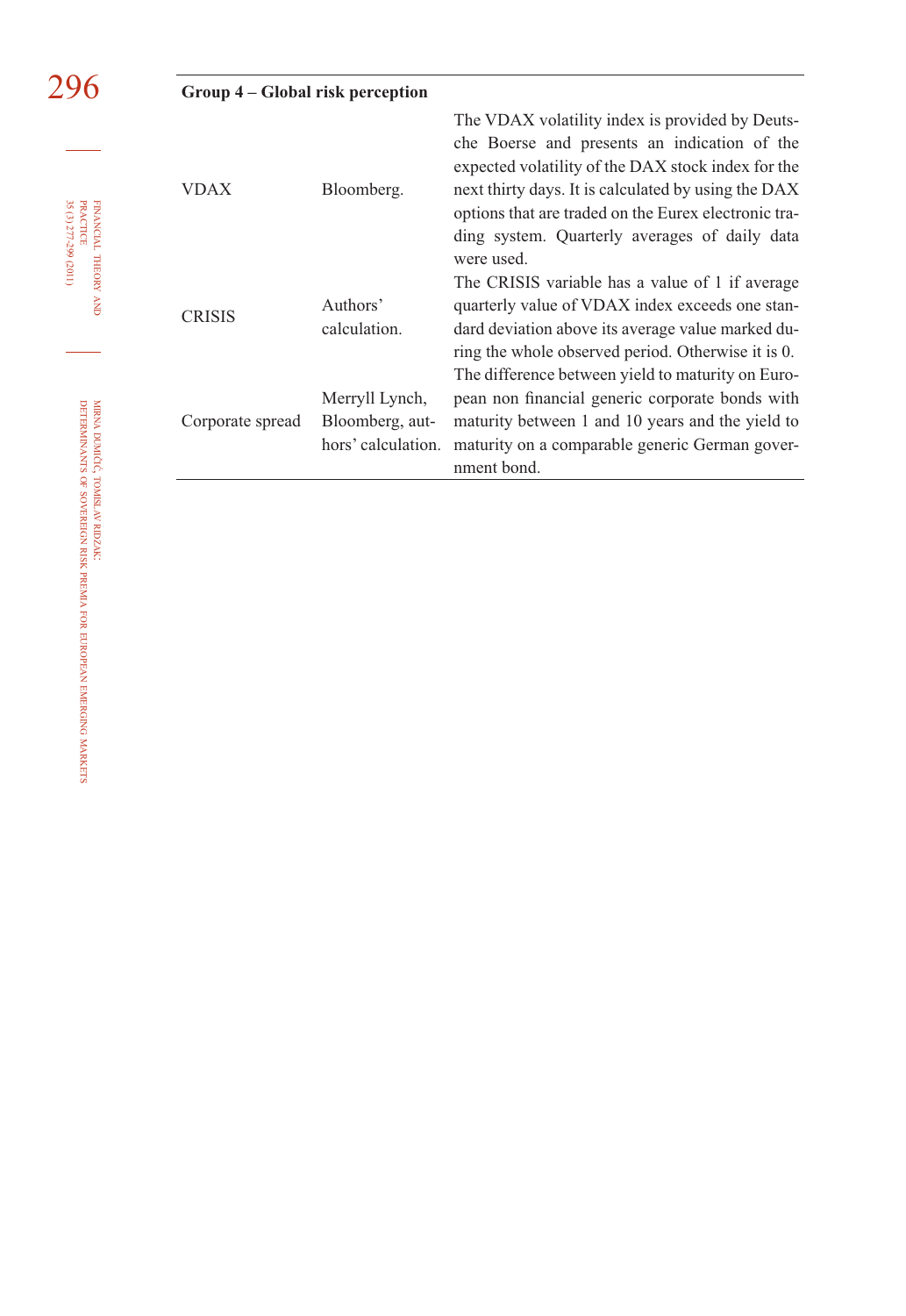- **LITERATURE** 297 **Aiexopoulou, I., Bunda I. and Ferrando, A., 2009.** Determinants of government bond spreads in new EU countries". ECB Working Paper Series, No. 1101.
- Amato, J. D. and Furfine, C., 2003. "Are Credit Ratings Procyclical?". *Bank for International Settlements Working Paper,* No. 129.
- **Beck, N. and Katz, J. N., 1995.** "What to do (and not to do) with Time-Series Cross-Section Data". *American Political Science Review*, 89 (3), 634-647.
- **Cantor, R. M. and Packer, F., 1996.** "Determinants and Impact of Sovereign Credit Ratings". *Economic Policy Review*, 2 (2), 37-53.
- **Ciarlone, A., Piselli, P. and Trebeschi, G., 2007.** "Emerging markets spreads and global financial conditions". *Bank of Italy, Termi di discussione*, No. 637.
- **Damodaran, A., 2010.** *Equity Risk Premiums ERP: Determinants, Estimation and Implications - The 2010 Edition* [online]. Available from: [http://pages. stern.nyu.edu/~adamodar/pdfiles/papers/ERP2010.pdf].
- **Davidson, R. and MacKinnon, G., 2004.** *Econometric Theory and Methods*. Oxford: Oxford University Press.
- **Ebner, A., 2009.** "An empirical analysis on the determinants of CEE government bond spreads". *Emerging Markets Review*, 10 (2), 97-121.
- **Edwards, S., 1983.** "LDC foreign borrowing and default risk: An empirical investigation". *NBER Working Paper,* No. 1172.
- **Edwards, S., 2007.** "Capital Controls and Capital Flows in Emerging Economies". *National Bureau of Economic Research Conference Report.* University of Chicago Press.
- **Eichengreen, B. and Mody, A., 1998.** "What explains changing spreads on emerging-market debt: fundamentals or market sentiment?" *NBER Working Paper,* No. 6408.
- **Erb, C. B., Harvey, C. R. and Viskanta, T. E., 2000.** "Understanding Emerging Market Spreads". *Emerging Market Quarterly*, (4), 17-23.
- **Ferrucci, G., 2003.** "Empirical determinants of emerging market economies' sovereign bond spreads". *Bank of England, Working Paper,* No. 205.
- **Green, W. H., 2004.** *Econometric analysis.* Singapore: Pearson Education.
- **Hartelius, K. J., Kashiwase, K. and Kodres, L. E., 2008.** "Emerging Market Spread Compression: Is it Real or is it Liquidity?" *IMF Working Paper,*  WP/08/10.
- Haugh, D., Ollivaud, P. and Turner, D., 2009. "What Drives Sovereign Risk Premiums?: An Analysis of Recent Evidence from the Euro Area". *OECD Economics Department Working Papers*, No. 718.
- **IMF, 2007.** *Global Financial Stability Report Financial Market Turbulence: Causes, Consequences, and Policies*. Washington: International Monetary Fund.
- **IMF, 2009.** "Republic of Croatia: 2009 Article IV Consultation Staff Report; Public Information Notice on the Executive Board Discussion; and Statement by the Executive Director for the Republic of Croatia". *IMF Country Report,* No. 09/185.

FINANCIAL THEORY FINANCIAL THEORY AND<br>PRACTICE<br>35 (3) 277-299 (2011) 35 (3) 277-299 (2011) PRACTICE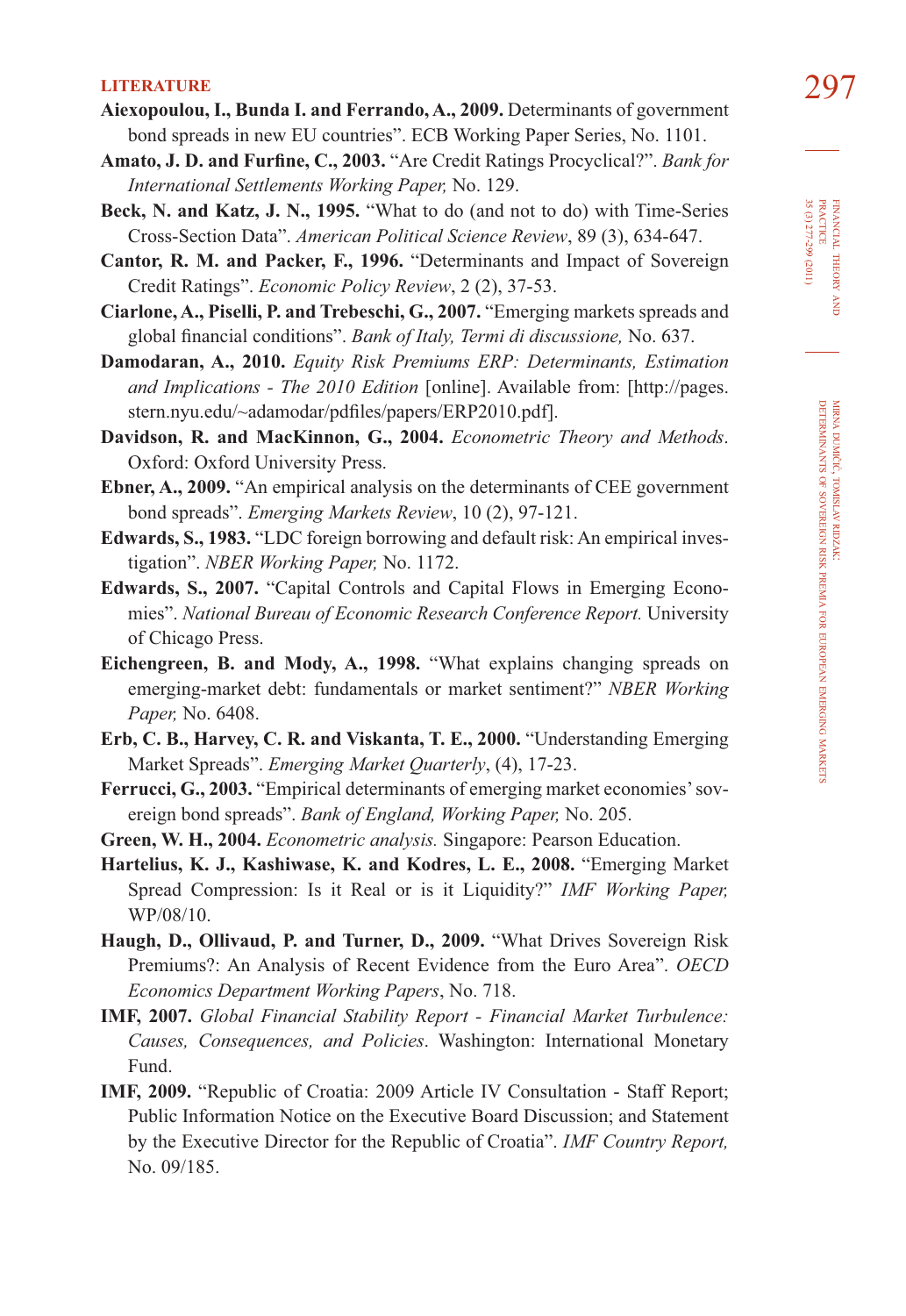- 298 **Kamin, S. and Von Kleist, K., 1999.** "The Evolution and Determinants of Emerging Market Credit Spreads in the 1990s". *Bank for International Settlements Working Paper,* No. 68.
	- **LaPorta, R. [et al.], 1998.** "The Quality of Government". *NBER Working Paper,*  No. 6727.
	- **Law, S. H. and Azman-Saini, W. N. W., 2008.** "The Quality of Institutions and Financial Development". *MPRA Paper,* No 12107.
	- **Luengnaruemitchai, P. and Schadler, S., 2007.** "Do Economists' and Financial Markets' Perspectives on the New Members of the EU Differ?". *IMF Working Paper,* WP/07/65.
	- **McGuire, P. and Schrijvers, M., 2003.** "Common factors in emerging market spreads". *BIS Quarterly Review*.
	- **Min, H. G., 1998.** "Determinants of EM bond spread: do economic fundamentals matter?". *World Bank Working Paper in International Economics, Trade, Capital Flows*, No. 1899.
	- **Nickel, C., Rother, P. C. and Rulke, J. C., 2009.** "Fiscal variables and bond spreads - evidence from eastern European countries and Turkey". *ECB Working Paper Series,* No. 1093.
	- **Obstfeld, M. and Taylor, A. M., 2003.** "Sovereign risk, credibility and the gold standard: 1870-1913 versus 1925-31." *Economic Journal, Royal Economic Society*, 113 (487), 241-275.
	- **Orlowski, L. T. and Lommatzsch, K., 2005.** "Bond Yield Compression in the Countries Converging to the Euro". *William Davidson Institute Working paper,* No. 799.
	- **Özatay, F., Özmen, E. and Sahinbeyoglu, G., 2009.** "Emerging market sovereign spreads, global financial conditions and U.S. macroeconomic news". *Economic modeling,* 26 (2), 526-531.
	- **Ozkan, F. G. and Unsal, D. F., 2010.** "External Finance, Sudden Stops, and Financial Crises: What is Different This Time?" *IMF Working Paper,*  WP/10/158.
	- **Rowland, P. and Torres, J. L., 2004.** *Determinants of Spread, Credit Ratings and creditworthiness for Emerging Market Sovereign debt rating: A Panel Data Study*. A Follow-Up Study Using Pooled Data Analysis. Central Bank of Columbia*.*
	- **Schuknecht, L., von Hagen, J. and Wolswijk, G., 2008.** "Government risk premiums in the bond market, EMU and Canada." *ECB Working Paper Series,*  No. 879.
	- **Sløk, T. and Kennedy, M., 2004.** "Factors Driving Risk Premia", *OECD Economics Department Working Papers*, No. 385.
	- **Strahilov, K., 2006.** "The Determinants of Country Risk in Eastern European Countries. Evidence From Sovereign Bond Spreads". *Bruges European Economic Research Papers,* No. 08.

FINANCIAL

THEORY FINANCIAL THEORY AND<br>PRACTICE<br>35 (3) 277-299 (2011) 35 (3) 277-299 (2011) PRACTICE